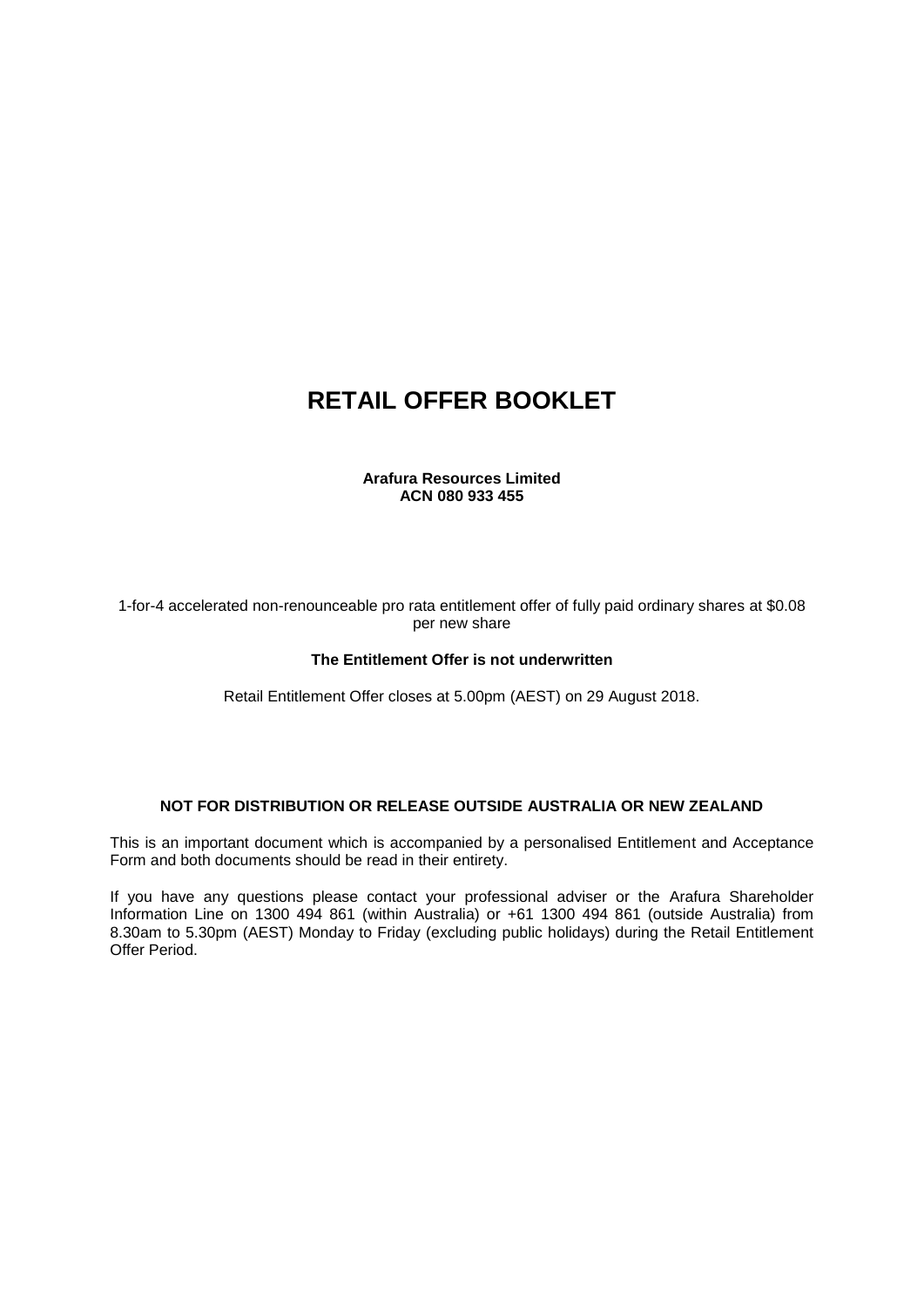#### **IMPORTANT NOTICES**

This Retail Offer Booklet has been prepared by Arafura Resources Limited ABN 22 080 933 455 and is dated 15 August 2018. Capitalised terms in this section have the meaning given to them in this Retail Offer Booklet.

The Retail Entitlement Offer is made in accordance with section 708AA of the Corporations Act (as modified by ASIC Corporations (Non-Traditional Rights Issues) Instrument 2016/84). This Retail Offer Booklet does not contain all of the information which an investor may require to make an informed investment decision. The information in this Retail Offer Booklet does not constitute financial product advice and does not take into account your investment objectives, financial situation or particular needs.

This Retail Offer Booklet should be read in its entirety before you decide to participate in the Retail Entitlement Offer. This Retail Offer Booklet is not a prospectus or other disclosure document under the Corporations Act and has not been lodged with ASIC.

By returning an Entitlement and Acceptance Form or otherwise paying for your New Shares through BPay® in accordance with the instructions on the Entitlement and Acceptance Form, you acknowledge that you have read this Retail Offer Booklet and you have acted in accordance with and agree to the terms of the Retail Entitlement Offer detailed in this Retail Offer Booklet.

#### **No overseas offering**

This Retail Offer Booklet and the accompanying Entitlement and Acceptance Form do not constitute an offer or invitation in any place in which, or to any person to whom, it would not be lawful to make such an offer or invitation. In particular, this Retail Offer Booklet does not constitute an offer to Ineligible Retail Shareholders and may not be distributed in the United States and the New Shares may not be offered or sold, directly or indirectly, to persons in the United States.

This Retail Offer Booklet is not to be distributed in, and no offer of New Shares is to be made, in countries other than Australia and New Zealand.

No action has been taken to register or qualify the Retail Entitlement Offer, the Entitlements or the New Shares, or otherwise permit the public offering of the New Shares, in any jurisdiction other than Australia and New Zealand.

The distribution of this Retail Offer Booklet (including an electronic copy) outside Australia and New Zealand, is restricted by law. If you come into possession of the information in this booklet, you should observe such restrictions and should seek your own advice on such restrictions. Any non-compliance with these restrictions may contravene applicable securities laws.

Foreign exchange control restrictions or restrictions on remitting funds from your country to Australia may apply. Your Application for New Shares is subject to all requisite authorities and clearances being obtained for Arafura to lawfully receive your Application Monies.

#### **New Zealand**

The New Shares are not being offered or sold to the public within New Zealand other than to existing shareholders of Arafura with registered addresses in New Zealand to whom the offer of New Shares is being made in reliance on the Financial Markets Conduct Act 2013 (New Zealand) and the Financial Markets Conduct (Incidental Offers) Exemption Notice 2016.

This document has been prepared in compliance with Australian law and has not been registered, filed with or approved by any New Zealand regulatory authority under the Financial Markets Conduct Act 2013 (New Zealand). This document is not an investment This document is not an investment statement or prospectus under New Zealand law and is not required to, and may not, contain all the information that an investment statement or prospectus under New Zealand law is required to contain.

#### **United States**

None of the information in this Retail Offer Booklet or the Entitlement and Acceptance Form that will accompany this booklet when it is despatched to Eligible Retail Shareholders constitutes an offer to sell, or the solicitation of an offer to buy, any securities in the United States. Neither this booklet (or any part of it), the accompanying ASX announcements nor the Entitlement and Acceptance Form when that is to be made available, may be released to US wire services or distributed directly or indirectly, to any persons in the United States.

The New Shares have not been, and will not be, registered under the U.S. Securities Act or the securities laws of any state or other jurisdiction of the United States. The Entitlements may not be taken up by persons in the United States or by persons (including nominees or custodians) who are acting for the account or benefit of a person in the United States, and the New Shares may not be offered, sold or resold in the United States or to, or for the account or benefit of, a person in the United States except in transactions exempt from, or not subject to, the registration requirements of the U.S. Securities Act and applicable securities laws of any state or other jurisdiction in the United States. The New Shares to be offered and sold in the Retail Entitlement Offer may only be offered and sold outside the United States in "offshore transactions" in reliance on Regulation S under the U.S. Securities Act.

#### **Definitions and time**

Defined terms used in this Retail Offer Booklet are contained in Section [7.](#page-20-0) All references to time are to the time in Sydney (Australia), unless otherwise indicated.

#### **Foreign exchange**

All references to '\$' are AUD unless otherwise noted.

#### **Taxation**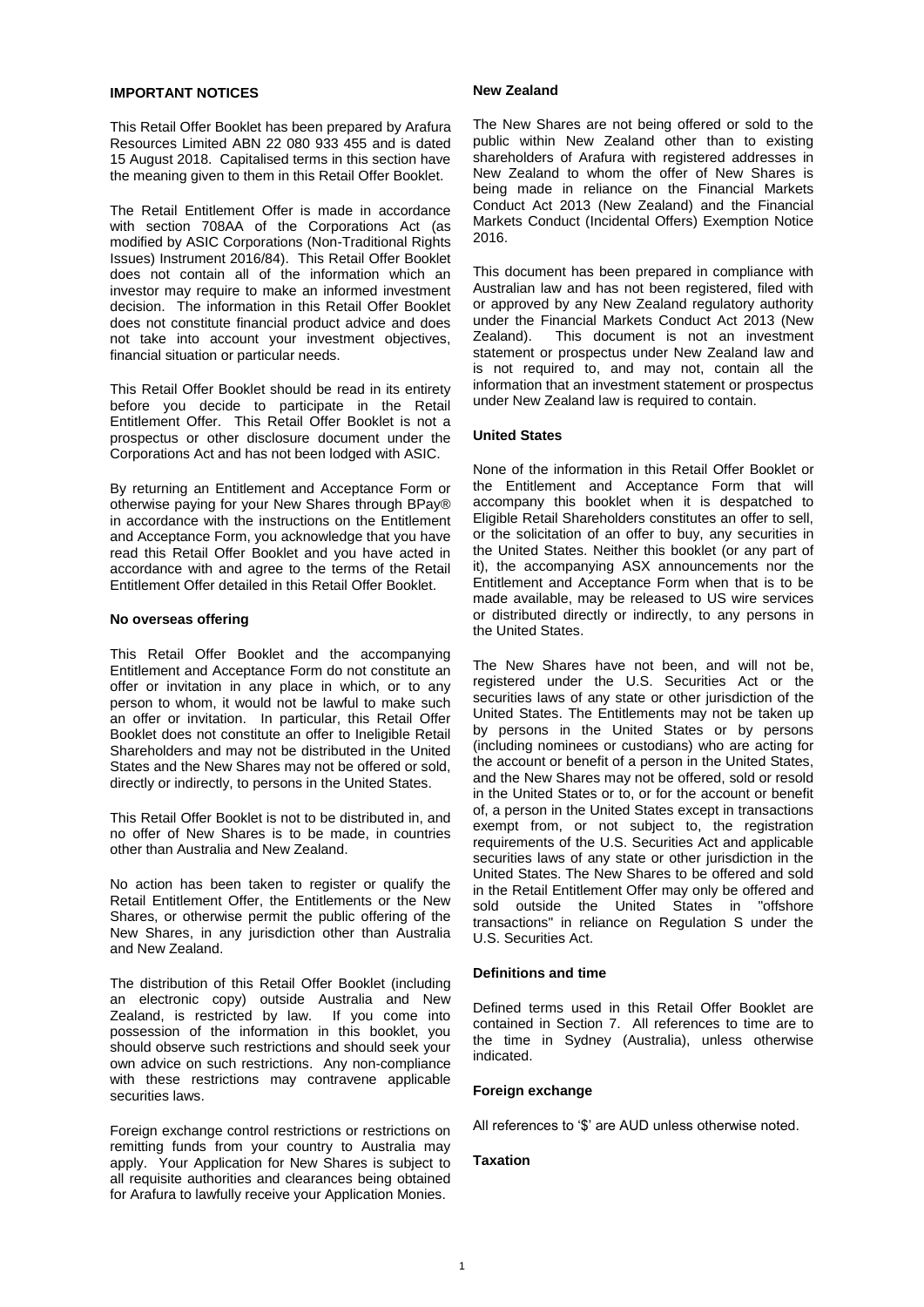Arafura recommends that you consult your professional tax adviser in connection with the Retail Entitlement Offer.

#### **Privacy**

Arafura collects information about each Applicant provided on an Entitlement and Acceptance Form for the purposes of processing the Application and, if the Application is successful, to administer the Applicant's shareholding in Arafura.

By submitting an Entitlement and Acceptance Form, you will be providing personal information to Arafura (directly or through the Share Registry). Arafura collects, holds and will use that information to assess your Application. Arafura collects your personal information to process and administer your shareholding in Arafura and to provide related services to you. Arafura may disclose your personal information for purposes related to your shareholding in Arafura, including to the Share Registry, Arafura's related bodies corporate, agents, contractors and third party service providers, including mailing houses and professional advisers, and to ASX and regulatory bodies. You can obtain access to personal information that Arafura holds about you. To make a request for access to your personal information held by (or on behalf of) Arafura, please contact Arafura through the Share Registry.

#### **Governing law**

This Retail Offer Booklet, the Retail Entitlement Offer and the contracts formed on acceptance of the Applications are governed by the law of Western Australia, Australia.

#### **No representations**

No person is authorised to give any information or to make any representation in connection with the Retail Entitlement Offer which is not contained in this Retail Offer Booklet. Any information or representation in connection with the Retail Entitlement Offer not contained in the Retail Offer Booklet may not be relied upon as having been authorised by Arafura or any of its officers.

#### **Past performance**

Investors should note that Arafura's past performance, including past share price performance, cannot be relied upon as an indicator of (and provides no guidance as to) Arafura's future performance including Arafura's future financial position or share price performance.

#### **Future performance**

This Retail Offer Booklet contains certain forwardlooking statements with respect to the financial condition, results of operations, projects and business of Arafura and certain plans and objectives of the management of Arafura. These forward-looking statements involve known and unknown risks, uncertainties and other factors which are subject to change without notice, and may involve significant elements of subjective judgement and assumptions as to future events which may or may not be correct.

Forward-looking statements are provided as a general guide only and there can be no assurance that actual outcomes will not differ materially from these statements. Neither Arafura, nor any other person, gives any representation, warranty, assurance or guarantee that the occurrence of the events expressed or implied in any forward-looking statement will actually occur. In particular, such forward-looking statements are subject to significant uncertainties and contingencies, many of which are outside the control of Arafura. A number of important factors could cause actual results or performance to differ materially from the forward looking statements. Applicants should consider the forward looking statements contained in this Retail Offer Booklet in light of those disclosures. Except as required by law or regulation (including ASX Listing Rules), Arafura undertakes no obligation to provide any additional or updated information whether as a result of new information, future events or results or otherwise.

#### **Risks**

Refer to the Appendices section of the Investor Presentation included in Section [5](#page-17-0) of this Retail Offer Booklet for a summary of general and specific risk factors that may affect Arafura.

#### **Trading New Shares**

Arafura will have no responsibility and disclaims all liability (to the maximum extent permitted by law) to persons who trade New Shares they believe will be issued to them before they receive their holding statements, whether on the basis of confirmation of the allocation provided by Arafura or the Share Registry or otherwise, or who otherwise trade or purport to trade New Shares in error or which they do not hold or are not entitled to.

If you are in any doubt, as to these matters you should first consult with your stockbroker, solicitor, accountant or other professional adviser.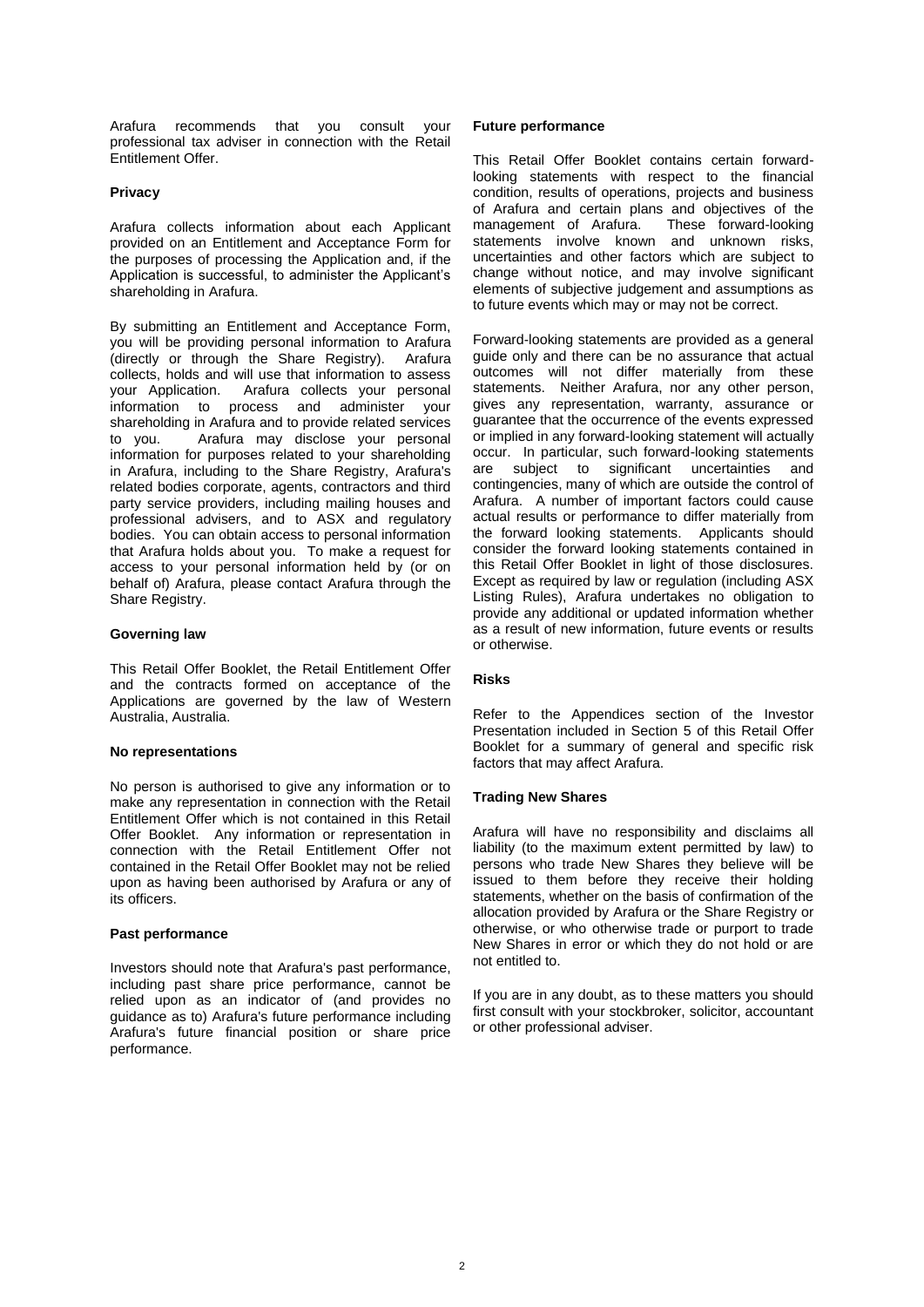## **Contents**

| 1            | Key dates for the Retail Entitlement Offer        | 4  |
|--------------|---------------------------------------------------|----|
| $\mathbf{2}$ | Letter from the Chairman                          | 5  |
| 3            | Summary of options available to you               |    |
| 4            | How to apply                                      | 8  |
| 5            | <b>ASX Announcement and Investor Presentation</b> | 17 |
| 6            | <b>Additional information</b>                     | 18 |
| 7            | Glossary                                          | 20 |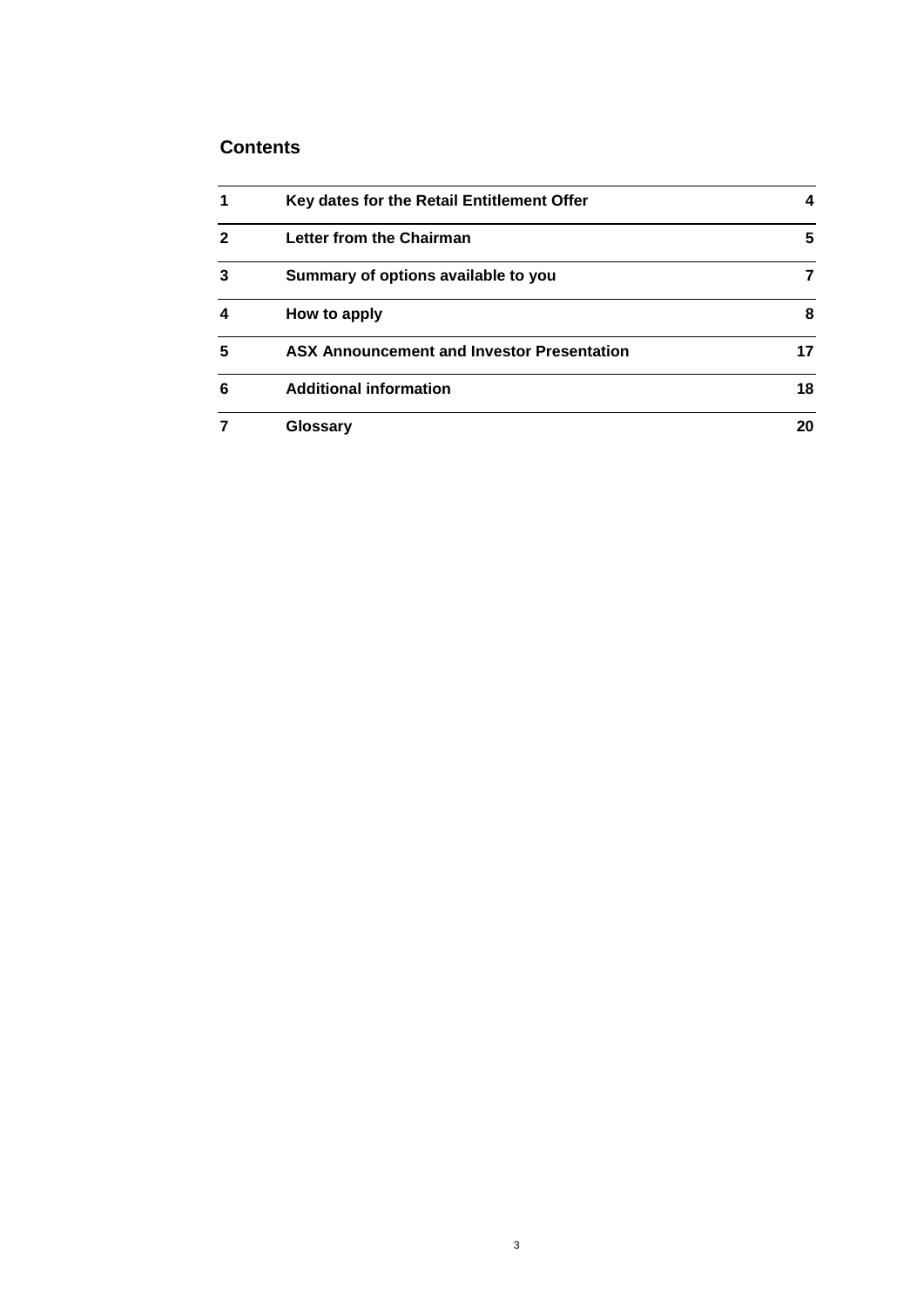## <span id="page-4-0"></span>**1 Key dates for the Retail Entitlement Offer**

| <b>Event</b>                                                                                                           | <b>Date</b>                             |
|------------------------------------------------------------------------------------------------------------------------|-----------------------------------------|
| Announcement of Entitlement Offer                                                                                      | Friday, 10 August 2018                  |
| <b>Record Date</b>                                                                                                     | 7.00pm (AEST) Wednesday, 15 August 2018 |
| Retail Entitlement Offer opens                                                                                         | Monday, 20 August 2018                  |
| Allotment and commencement of trading of<br>issued under<br>the<br>Institutional<br>Shares<br><b>Entitlement Offer</b> | Wednesday, 22 August 2018               |
| Retail Entitlement Offer<br>(Retail<br>closes<br><b>Closing Date)</b>                                                  | 5.00pm (AEST) Wednesday, 29 August 2018 |
| Allotment of New Shares under the Retail<br><b>Entitlement Offer</b>                                                   | Wednesday, 5 September 2018             |
| Shares issued under the Retail<br>New<br>Entitlement Offer commence trading on ASX                                     | Thursday, 6 September 2018              |
| to Shareholders of<br>holding<br>Despatch<br>statements under the Retail Entitlement Offer                             | Friday, 7 September 2018                |

This timetable is indicative only and subject to change without notice.

The commencement of quotation of New Shares is subject to confirmation from ASX.

Subject to the requirements of the Corporations Act, ASX Listing Rules and any other applicable laws, Arafura reserves the right to amend this timetable at any time, including extending the Retail Entitlement Offer Period or accepting late applications, either generally or in particular cases, and to withdraw the Retail Entitlement Offer, without notice. Any extension of the Retail Closing Date will have a consequential effect on the allotment date of New Shares.

Arafura also reserves the right not to proceed with the Retail Entitlement Offer in whole or in part at any time prior to allotment and issue of the New Shares. In that event, the relevant Application Monies will be returned in full to Applicants (without interest).

#### **Enquiries**

If you have any questions please contact your professional adviser or the Arafura Shareholder Information Line on 1300 494 861 (within Australia) or +61 1300 494 861 (outside Australia) from 8.30am to 5.30pm (AEST) Monday to Friday (excluding public holidays) during the Retail Entitlement Offer Period. Alternatively, you can access information about the Retail Entitlement Offer online at [www.arultd.com](http://www.arultd.com/) o[r www.asx.com.au.](http://www.asx.com.au/)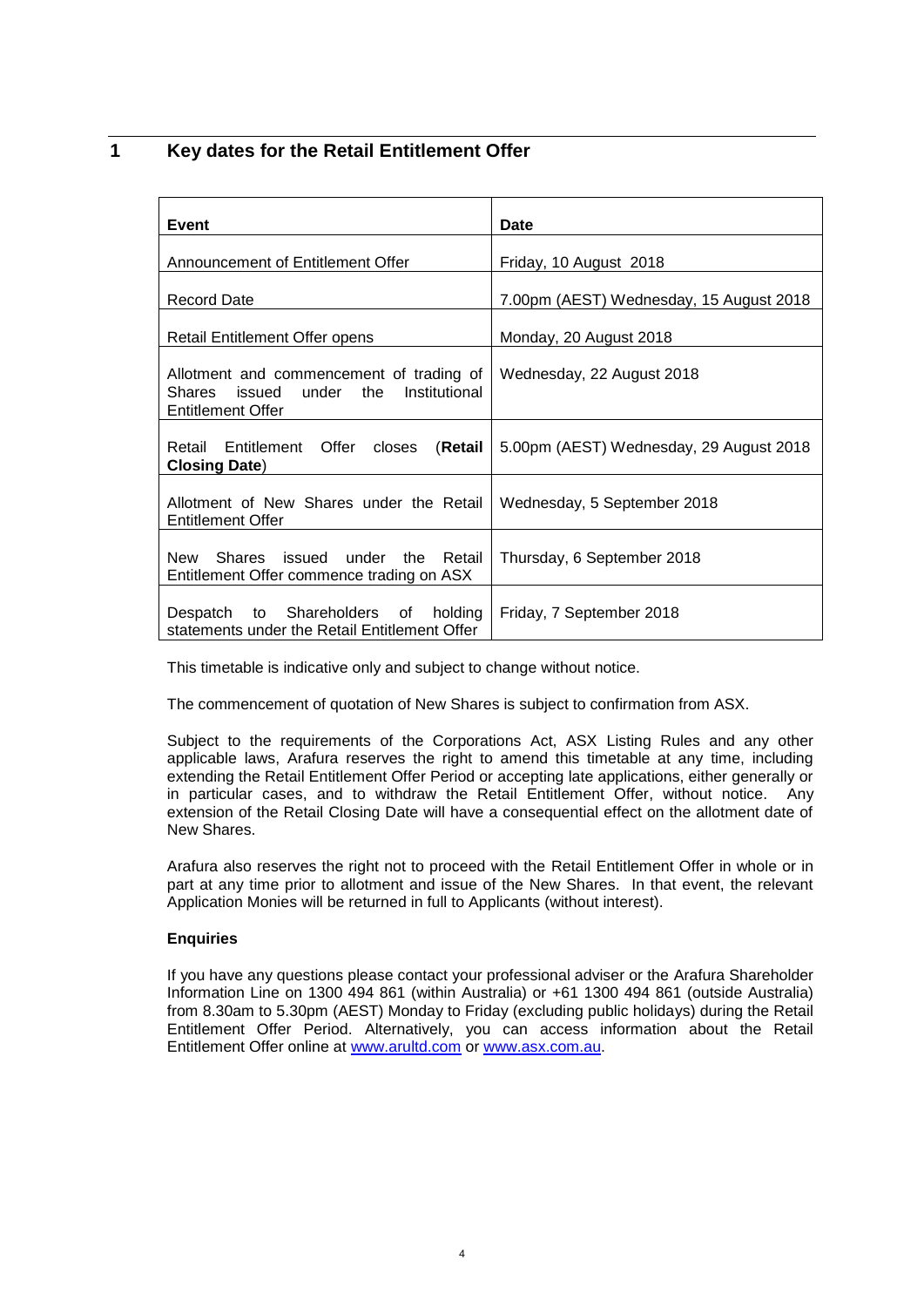## **2 Letter from the Chairman**

15 August 2018

Dear Shareholder,

As announced on 10 August 2018, Arafura Resources Limited (**Arafura**) is carrying out a 1 for 4 accelerated non-renounceable pro-rata entitlement offer of new fully paid ordinary shares in Arafura (**New Shares**) at an offer price of \$0.08 per New Share (**Offer Price**). The offer comprises an accelerated institutional entitlement offer (**Institutional Entitlement Offer**) and a retail entitlement offer (**Retail Entitlement Offer**) (together, the **Entitlement Offer**).

Arafura intends to raise approximately \$11.5 million through the Entitlement Offer.

The Entitlement Offer is not underwritten.

On behalf of the Directors of Arafura I invite you to participate in the Retail Entitlement Offer.

#### **Details of the Entitlement Offer**

Subject only to settlement, the Institutional Entitlement Offer has been completed with approximately \$2.45m being raised. Arafura is seeking to raise an additional \$9.05m through the Retail Entitlement Offer to which this Retail Offer Booklet relates. The Retail Entitlement Offer is not underwritten.

The proceeds of the Entitlement Offer will be used to progress further development of the Company's Nolans NdPr Project in the Northern Territory by carrying out technology, engineering and piloting activities as required to progress to a definitive feasibility study (DFS) and to enable project execution readiness, and for general working capital purposes.

The \$0.08 Offer Price for the Retail Entitlement Offer represents:

- (a) approximately a 17.5% discount to the closing price of Arafura shares on 10 August 2018 (the last trading day before the Entitlement Offer was announced); and
- (b) approximately a 20% discount to the 10-day VWAP of Arafura shares before announcement of the Entitlement Offer,

and is the same price at which New Shares were issued to Institutional Investors under the Institutional Entitlement Offer.

If you take up your full Entitlement, you may also apply for additional New Shares in excess of your Entitlement, at the Offer Price (**Top Up Facility**). Additional New Shares will only be available where there is a shortfall between Applications received from Eligible Retail Shareholders and the number of New Shares proposed to be issued under the Retail Entitlement Offer. Arafura retains the flexibility to scale back Applications for additional New Shares at its discretion (refer to Section [4](#page-8-0) of this Retail Offer Booklet for more information). In accordance with ASX Listing Rules, any participating Directors will not be applying for any additional New Shares under the Top Up Facility.

The Entitlement Offer is non-renounceable and therefore your Entitlements will not be tradeable on ASX or otherwise transferable.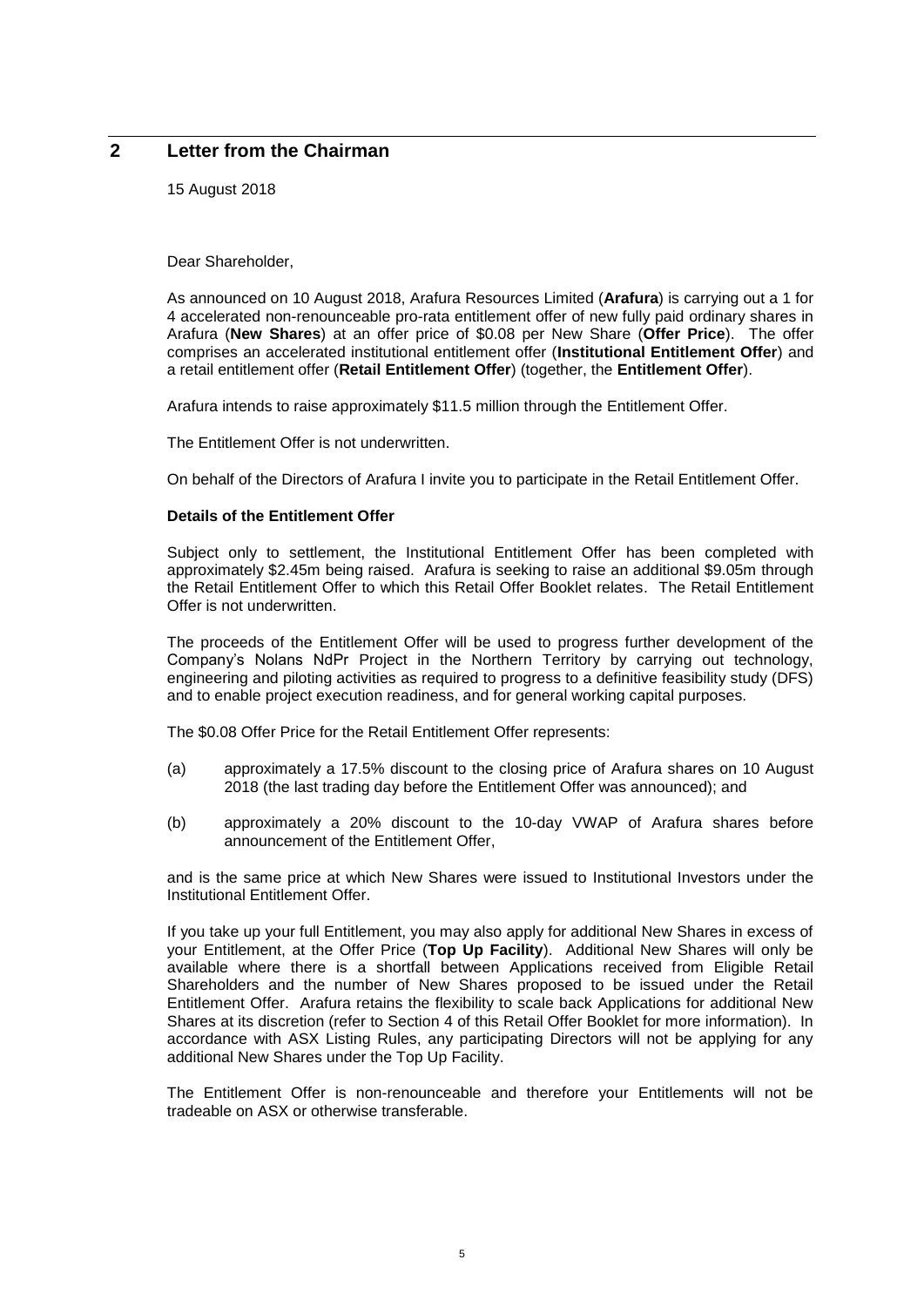#### **Other information**

This Retail Offer Booklet contains important information, including:

- ASX announcements relating to the Entitlement Offer, including the ASX Announcement and the Investor Presentation, which provides information on Arafura, the Entitlement Offer and key risks for you to consider;
- instructions on how to participate in the Retail Entitlement Offer if you choose to do so, and a timetable of key dates;
- information regarding the personalised Entitlement and Acceptance Form that will accompany this Retail Offer Booklet when it is despatched to Eligible Retail Shareholders (and which will detail your Entitlement) to be completed in accordance with the instructions in this Retail Offer Booklet and your personalised Entitlement and Acceptance Form; and
- instructions on how to take up all or part of your Entitlement via BPay® or by cheque.

#### **The Retail Entitlement Offer closes at 5.00pm (AEST) on 29 August 2018**

You should read this Retail Offer Booklet carefully in its entirety before making your investment decision. In particular, you should read and consider the risks in the Appendices of the Investor Presentation included in Section [5](#page-17-0) of this Retail Offer Booklet, which summarise some of the key risks associated with an investment in Arafura. If you are uncertain about taking up your Entitlement you should consult your stockbroker, solicitor, accountant or other professional adviser to evaluate whether or not to participate in the Retail Entitlement Offer.

If you do not wish to take up any of your Entitlement, you do not have to take any action.

If you decide to take this opportunity to increase your investment in Arafura please ensure that, before 5.00pm (AEST) on 29 August 2018, you have paid your Application Monies, preferably via BPay® pursuant to the instructions that are set out in the personalised Entitlement and Acceptance Form that will accompany this Retail Offer Booklet when it is despatched to you, or otherwise that your completed Entitlement and Acceptance Form and your Application Monies are received in cleared funds by the Share Registry.

For further information on the Retail Entitlement Offer you can call the Arafura Shareholder Information Line on 1300 494 861 (within Australia) or +61 1300 494 861 (outside Australia) from 8.30am to 5.30pm (AEST) Monday to Friday (excluding public holidays during the Retail Entitlement Offer Period).

On behalf of the board of Arafura, I invite you to consider this investment opportunity carefully.

Thank you for your ongoing support of Arafura.

Yours sincerely

allonalis

Ian Kowalick Chairman Arafura Resources Limited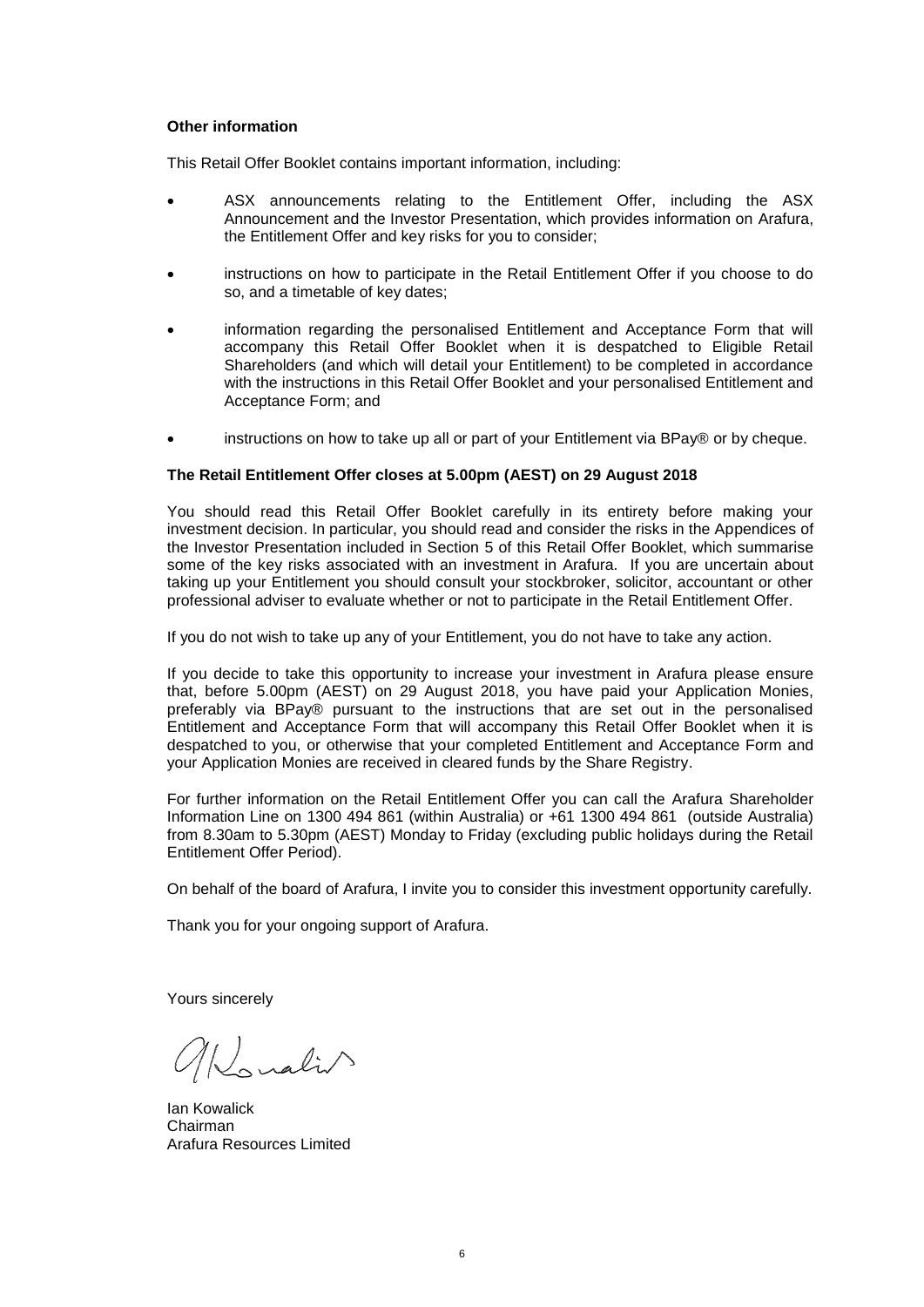## **3 Summary of options available to you**

If you are an Eligible Retail Shareholder, you may take one of the following actions:

- take up all of your Entitlement and also apply for additional New Shares under the Top Up Facility;
- take up all of your Entitlement but not apply for any additional New Shares under the Top Up Facility;
- take up part of your Entitlement and allow the balance to lapse, in which case you will receive no value for those lapsed Entitlements; or
- do nothing, in which case your Entitlement will lapse and you will receive no value for those lapsed Entitlements.

If you are a retail shareholder that is not an Eligible Retail Shareholder, you are an "**Ineligible Retail Shareholder**". Ineligible Retail Shareholders are not entitled to participate in the Entitlement Offer.

| Options available to you                                                                                                | <b>Key considerations</b>                                                                                                                                                                                                                                                                                                                                                                                                                                                                                             |
|-------------------------------------------------------------------------------------------------------------------------|-----------------------------------------------------------------------------------------------------------------------------------------------------------------------------------------------------------------------------------------------------------------------------------------------------------------------------------------------------------------------------------------------------------------------------------------------------------------------------------------------------------------------|
| Take up all of your Entitlement                                                                                         | You may elect to purchase New Shares at<br>the Offer Price (see Section 4 for instructions<br>on how to take up your Entitlement). If you<br>take up all of your Entitlement, you may also<br>apply for additional New Shares under the<br>Top Up Facility. There is no guarantee that<br>you will be allocated any additional New<br>Shares under the Top Up Facility.                                                                                                                                               |
| Take up part of your Entitlement                                                                                        | If you only take up part of your Entitlement,<br>the part not taken up will lapse. You will not<br>be entitled to apply for additional New Shares<br>under the Top Up Facility.<br>If you do not take up your Entitlement in full<br>you will not receive any payment or value for<br>those Entitlements not taken up.<br>If you do not take up your Entitlement in full,<br>you will have your percentage holding in<br>Arafura reduced as a result of dilution by the<br>shares issued under the Entitlement Offer. |
| Do nothing, in which case your Entitlement<br>will lapse and you will receive no value for<br>those lapsed Entitlements | If you do not take up your Entitlement, you<br>will not be allocated New Shares and your<br>Entitlements will lapse. Your Entitlements to<br>participate in the Retail Entitlement Offer are<br>non-renounceable, which means they are<br>non-transferrable and cannot be sold, traded<br>on ASX or any other exchange, nor can they<br>be privately transferred.                                                                                                                                                     |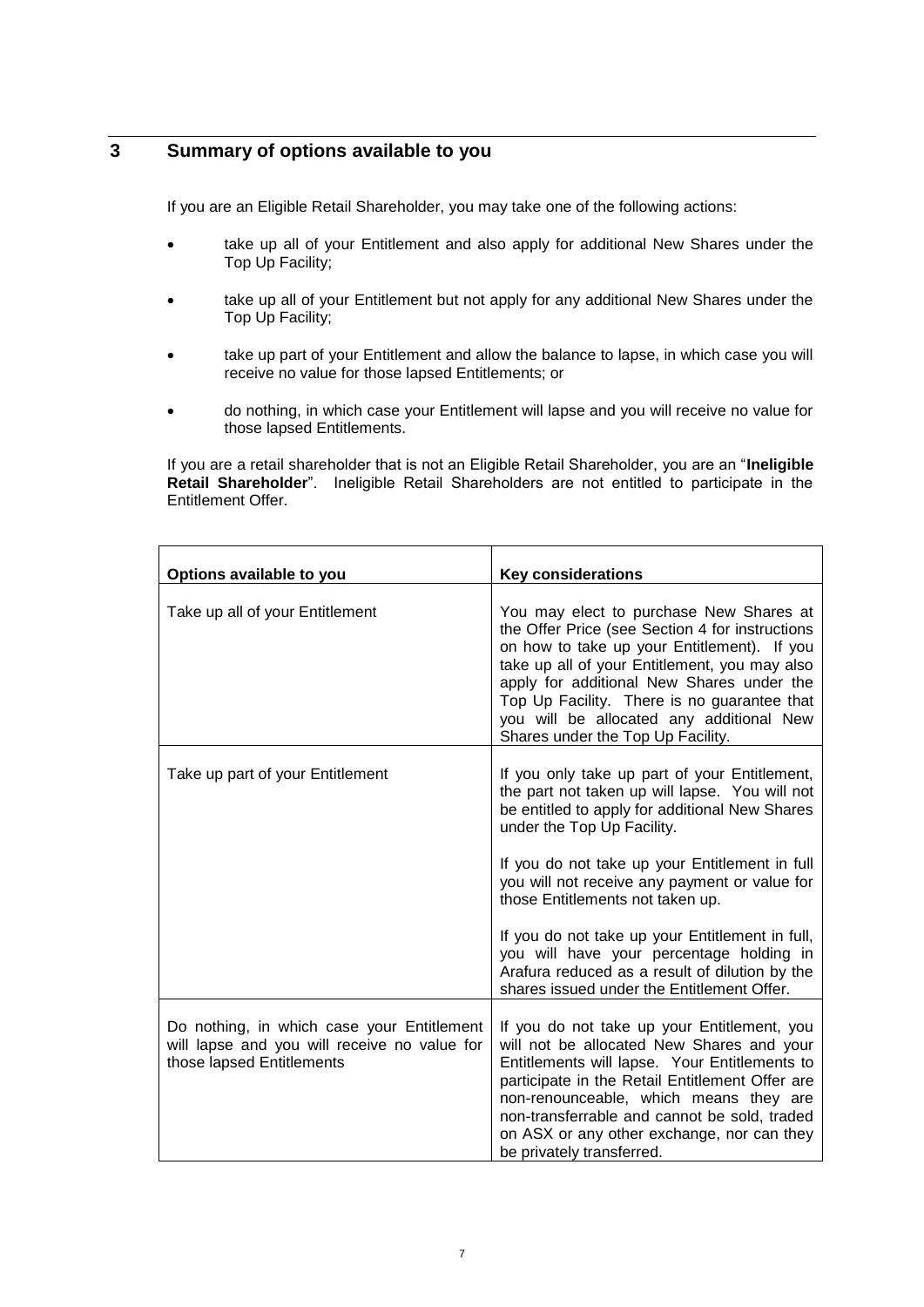## <span id="page-8-0"></span>**4 How to apply**

#### **4.1 Overview**

Arafura proposes to raise approximately \$11.5 million under the Entitlement Offer (subject to rounding). Under the Entitlement Offer, Arafura is offering Eligible Shareholders the opportunity to subscribe for 1 New Share for every 4 Existing Shares held at 7.00pm (AEST) on 15 August 2018, at the Offer Price of \$0.08 per New Share.

The Entitlement Offer comprises two parts:

- **The Institutional Entitlement Offer** under which Eligible Institutional Shareholders were invited to take up all or part of their Entitlement, and a process to sell New Shares in respect of Entitlements not taken up by Eligible Institutional Shareholders as well as New Shares in respect of Entitlements of Ineligible Institutional Shareholders to certain Institutional Investors at the Offer Price through an institutional shortfall bookbuild, was carried out.
- **The Retail Entitlement Offer** under which Eligible Retail Shareholders are being sent this Retail Offer Booklet, together with a personalised Entitlement and Acceptance Form, and are being invited to take up all or part of their Entitlement. In addition, Eligible Retail Shareholders who take up their full Entitlement may also participate in the Top Up Facility by applying for additional New Shares in excess of their Entitlement, at the Offer Price.

Both the Institutional Entitlement Offer and the Retail Entitlement Offer are non-renounceable.

The Entitlement Offer is not underwritten.

Please refer to the ASX Announcement and the Investor Presentation set out in Section [5](#page-17-0) for information on the purpose of the Entitlement Offer, the application of the proceeds of the Entitlement Offer and for information on Arafura's business, performance and strategy. You should also consider other publicly available information about Arafura, including information available at [www.asx.com.au](http://www.asx.com.au/) and [www.arultd.com.](http://www.arultd.com/)

#### **4.2 Institutional Entitlement Offer**

The Institutional Entitlement Offer was conducted between 13 August 2018 and 14 August 2018 (inclusive), and settlement of the Institutional Entitlement Offer is expected to occur on 21st August 2018.

The Institutional Entitlement Offer will (once settlement occurs) raise approximately \$2.45m through the issue of approximately 30,625,000 New Shares.

#### **4.3 Retail Entitlement Offer**

The Retail Entitlement Offer constitutes an offer to Eligible Retail Shareholders, who are invited to apply for 1 New Share for every 4 Existing Shares held on the Record Date. The Offer Price of \$0.08 per New Share represents a discount of 17.5% to the closing price of the Shares on 10 August 2018, being the last trading day before the Entitlement Offer was announced. The Offer Price also represents a 20% discount to the 10 day VWAP of Arafura shares before announcement of the Entitlement Offer.

The Entitlement Offer is non-renounceable. Accordingly, Entitlements do not trade on ASX, nor can they be sold, transferred or otherwise disposed of.

The Retail Entitlement Offer opens on 20 August 2018. The Retail Offer Booklet will be despatched on 20 August 2018, along with a personalised Entitlement and Acceptance Form,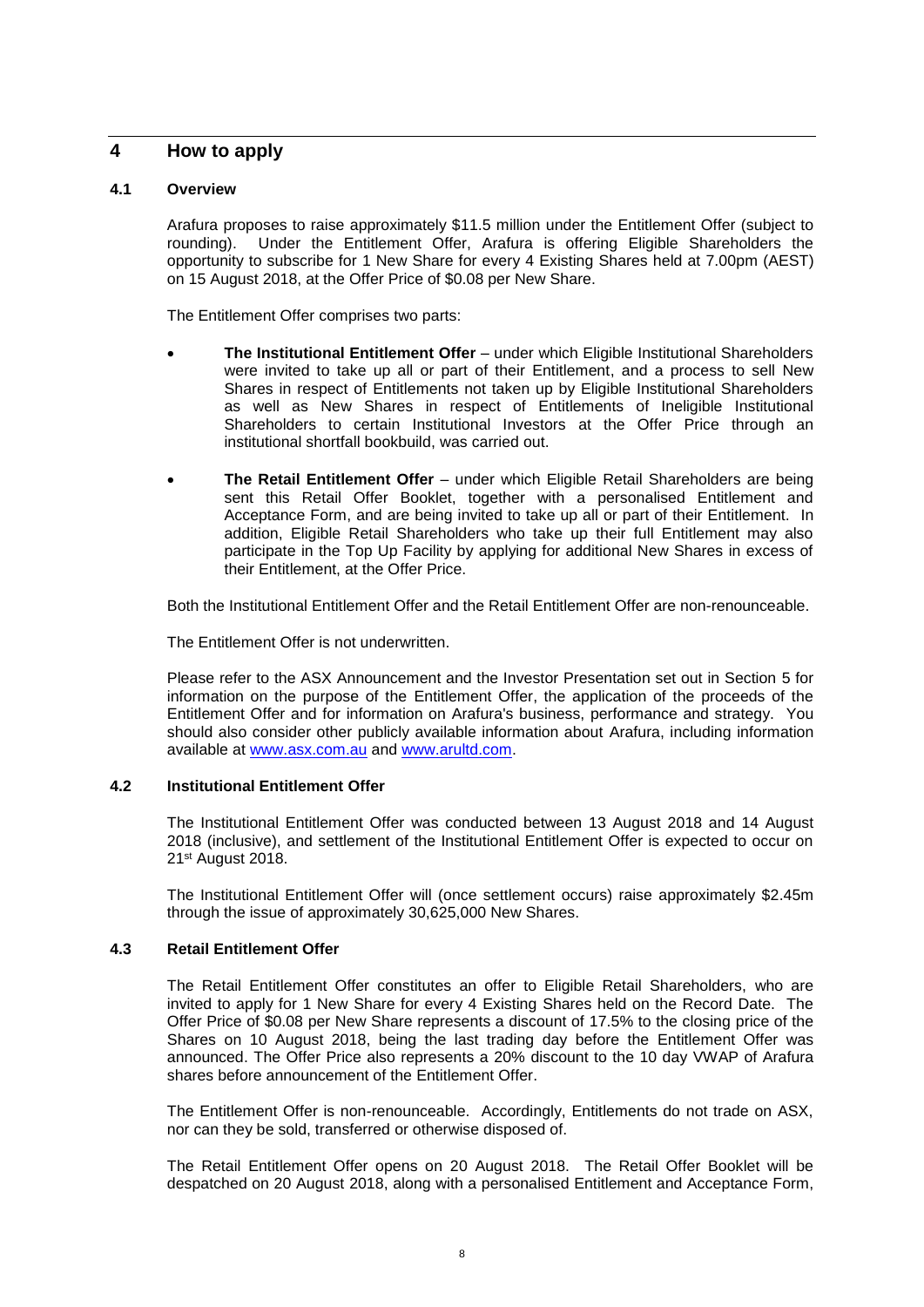to Eligible Retail Shareholders. The Retail Entitlement Offer is expected to close at 5.00pm (AEST) on 29 August 2018.

The Retail Entitlement Offer is being made pursuant to section 708AA of the Corporations Act (as modified by ASIC Corporations (Non-Traditional Rights Issues) Instrument 2016/84) which allows entitlement offers to be made without a prospectus, provided certain conditions are satisfied.

As a result, this offer is not being made under a prospectus and it is important for Eligible Retail Shareholders to read and understand the information on Arafura and the Retail Entitlement Offer made publicly available by Arafura, prior to taking up all or part of their Entitlement. In particular, please refer to the materials enclosed in Section [5,](#page-17-0) Arafura's interim and annual reports and other announcements made available at [www.asx.com.au](http://www.asx.com.au/) (including Arafura's half yearly report and accounts for the financial half-year ended 31 December 2017 released to ASX on 1 March 2018) and all other parts of this Retail Offer Booklet carefully before making any decisions in relation to your Entitlement.

#### **4.4 Your Entitlement**

An Entitlement and Acceptance Form setting out your Entitlement (calculated as 1 New Share for every 4 Existing Shares held on the Record Date with fractional entitlements rounded up to the nearest whole number of New Shares) will accompany this Retail Offer Booklet when it is despatched to Eligible Retail Shareholders. Eligible Retail Shareholders may subscribe for all or part of their Entitlement. If you have more than one registered holding of Shares, you will be sent an Entitlement and Acceptance Form for each separate registered holding, and you will have separate Entitlements for each separate registered holding.

Any New Shares not taken up by the Retail Closing Date may be made available to those Eligible Retail Shareholders who took up their full Entitlement and applied for additional New Shares under the Top Up Facility. There is no guarantee that such Shareholders will receive the number of additional New Shares applied for under the Top Up Facility, or any. Additional New Shares will only be allocated to Eligible Retail Shareholders under the Top Up Facility if available and then only if and to the extent that Arafura so determines, in its absolute discretion. Any scale-back will be applied by Arafura in its absolute discretion.

#### **4.5 Options available to you**

The number of New Shares to which Eligible Retail Shareholders are entitled is shown on the Entitlement and Acceptance Form that will accompany this Retail Offer Booklet when it is despatched to you.

Eligible Retail Shareholders may:

- (a) take up their Entitlement in full and, if they do so, they may apply for additional New Shares under the Top Up Facility (refer to Section [4.6\)](#page-10-0);
- (b) take up part of their Entitlement, in which case the balance of the Entitlement would lapse (refer to Section to [4.7\)](#page-10-1); or
- (c) allow their Entitlement to lapse (refer to Section [4.8\)](#page-10-2).

Arafura reserves the right to reject any Entitlement and Acceptance Form that is not correctly completed or that is received after the Retail Closing Date.

The Retail Closing Date for acceptance of the Retail Entitlement Offer is 5.00pm (AEST) on 29 August 2018 (however, that date may be varied by Arafura, in accordance with ASX Listing Rules).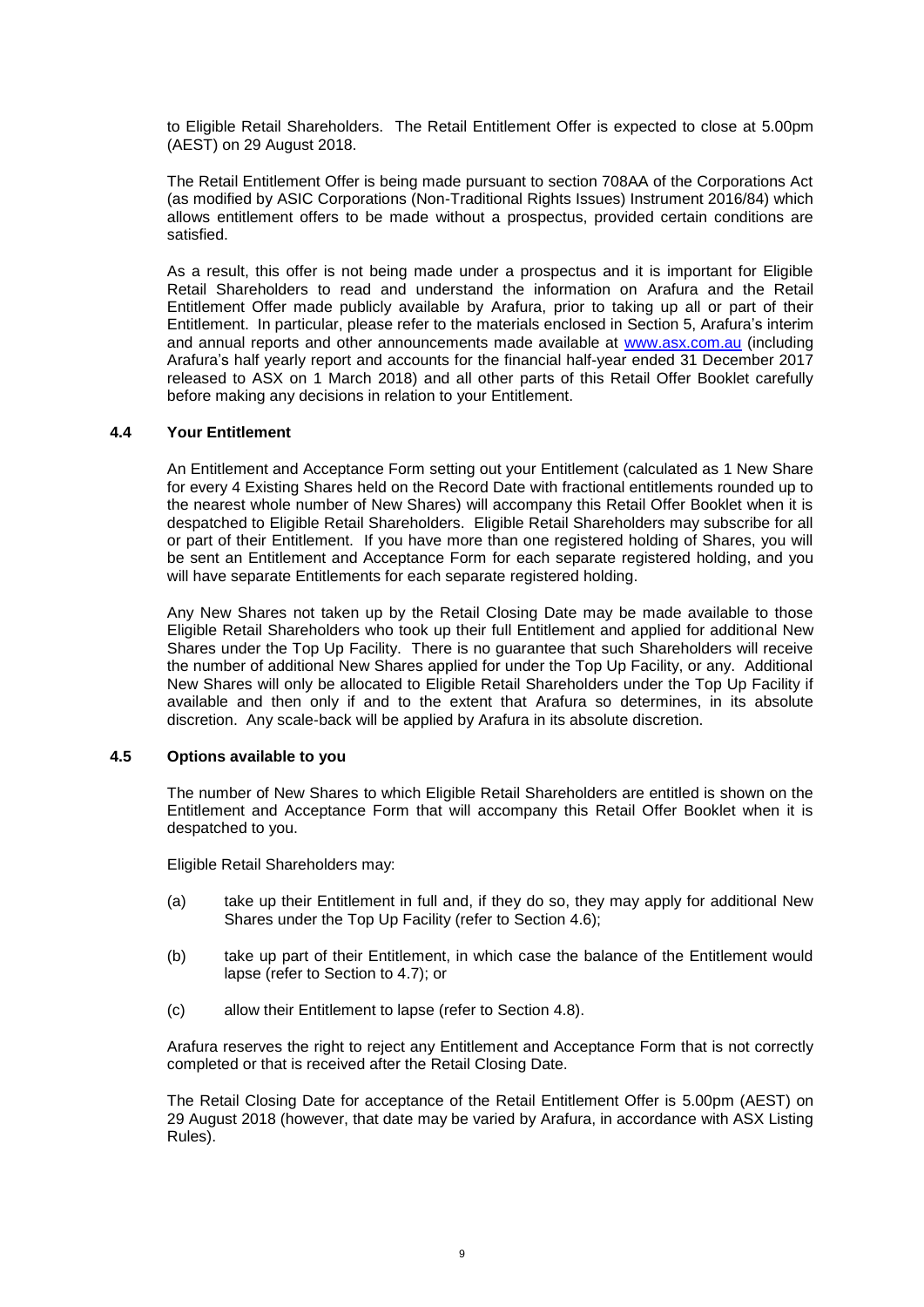#### <span id="page-10-0"></span>**4.6 Taking up all of your Entitlement or taking up all of your Entitlement and participating in the Top Up Facility**

If you wish to take up all or part of your Entitlement, payment must be made by following the instructions set out on the personalised Entitlement and Acceptance Form. Payment must be received by no later than 5.00pm (AEST) on 29 August 2018. If you apply to take up all of your Entitlement, you may also apply for additional New Shares under the Top Up Facility. If you apply for additional New Shares under the Top Up Facility, your Application Monies must include payment for as many additional New Shares as you are applying for.

Application Monies received by Arafura in excess of the amount in respect of your Entitlement (**Excess Amount**) may be treated as an application to apply for as many additional New Shares as your Excess Amount will pay for in full, subject to any scale-back Arafura may determine to implement, in its absolute discretion, in respect of additional New Shares. Arafura's decision on the number of additional New Shares to be allocated to you will be final.

If you apply for additional New Shares under the Top Up Facility and if your Application is successful (in whole or in part), your additional New Shares will be issued to you at the same time that other New Shares are issued under the Retail Entitlement Offer. Additional New Shares will only be allocated to Eligible Retail Shareholders if available. If you apply for additional New Shares, there is no guarantee that you will be allocated any additional New Shares. If your Application Monies includes an Excess Amount for additional New Shares which you are not ultimately allocated, you will be refunded in respect of those additional New Shares that you included payment for but were not allocated.

Refund amounts, if any, will be paid in Australian dollars by cheque sent by ordinary post to your address as recorded on the share register.

#### <span id="page-10-1"></span>**4.7 Taking up part of your Entitlement and allowing the balance to lapse**

If you wish to take up part of your Entitlement, payment for the number of New Shares you wish to be allocated must be made by following the instructions set out on the personalised Entitlement and Acceptance Form. If Arafura receives an amount that is less than the Offer Price multiplied by your Entitlement, your payment will be treated as an Application for as many New Shares as your Application Monies will pay for in full and any excess will be refunded to you (without interest). Alternatively your application may not be accepted.

If you do not take up your Entitlement in full, any part of your Entitlement which you do not take up will lapse and you will not receive any New Shares under the Retail Entitlement Offer in respect of that part of your Entitlement.

#### <span id="page-10-2"></span>**4.8 Allowing your full Entitlement to lapse**

If you do not wish to accept any of your Entitlement, do not take any further action and your full Entitlement will lapse.

#### **4.9 Consequences of not accepting all or part of your Entitlement**

If you do not accept all or part of your Entitlement in accordance with the instructions set out above, those New Shares for which you would have otherwise been entitled under the Retail Entitlement Offer (including New Shares that relate to the portion of your Entitlement that has not been accepted) may be acquired by Eligible Retail Shareholders under the Top Up Facility. The Directors also reserve the right to place any shares not subscribed for by Eligible Retail Shareholders at their discretion within three months of the Retail Closing Date. The Directors also reserve the right to place any shares not subscribed for under the Institutional Entitlement Offer at their discretion within three months of the closing date of the Institutional Entitlement Offer.

By allowing part or all of your Entitlement to lapse, you will forgo any exposure to increases or decreases in the value of the New Shares had you taken up your Entitlement in full and you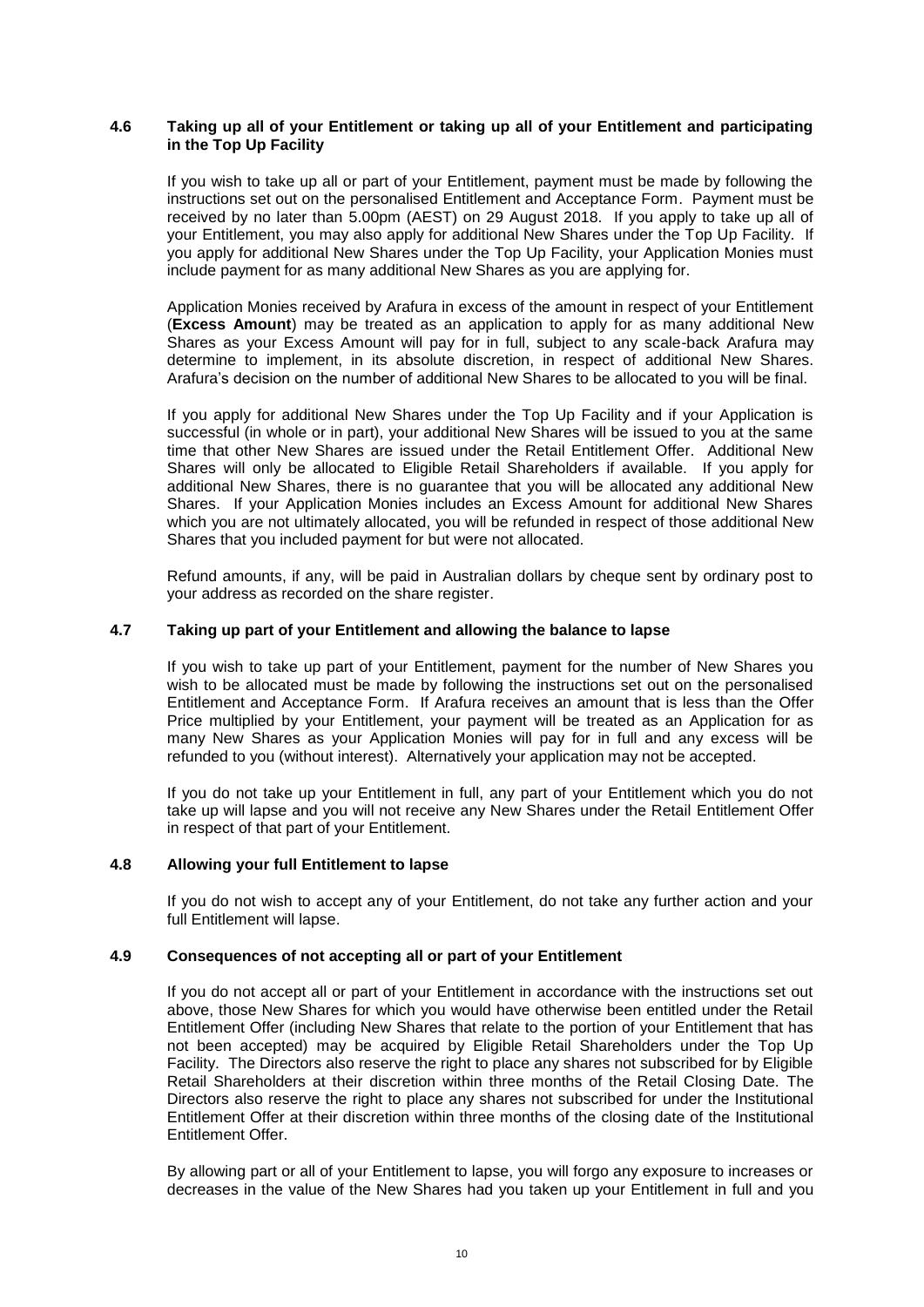will not receive any value for any part of your Entitlement which lapses. Your interest in Arafura will also be diluted.

#### **4.10 Payment**

Payment should be made using BPay® if possible. New Zealand shareholders who do not have an Australian bank account will be able to pay by cheque, bank draft or money order (see below at Section [4.12\)](#page-11-0).

Cash payments will not be accepted. Receipts for payment will not be issued.

Arafura will treat you as applying for as many New Shares as your payment will pay for in full up to your Entitlement.

Any Excess Amount received by Arafura may be treated as an application to apply for as many Additional Shares as your Excess Amount will pay for in full, subject to any scale-back Arafura may determine to implement, in its absolute discretion, in respect of additional New Shares. Arafura's decision on the number of additional New Shares to be allocated to you will be final.

Any refunds in respect of Application Monies will be made as soon as practicable after the close of the Retail Entitlement Offer. No interest will be paid to applicants on any Application Monies received or refunded.

#### **4.11 Payment by BPay®**

For payment by BPay®, please follow the instructions on the personalised Entitlement and Acceptance Form. You can only make payment via BPay® if you are the holder of an account with an Australian financial institution that supports BPay® transactions.

If you are paying by BPay®, please make sure you use the specific Biller Code and your unique Customer Reference Number (**CRN**) on the back of your personalised Entitlement and Acceptance Form. If you have multiple holdings and consequently receive more than one personalised Entitlement and Acceptance Form, when taking up your Entitlement in respect of one of those holdings only use the CRN specific to that holding. If you inadvertently use the same CRN for more than one of your Entitlements, you will be deemed to have applied only for New Shares on the Entitlement to which the CRN applies.

Please note that by paying by BPay®:

- (a) you do not need to submit your personalised Entitlement and Acceptance Form but are taken to have made the declarations, representations and warranties on that Entitlement and Acceptance Form and in Section [4.13;](#page-12-0) and
- (b) if you do not pay for your full Entitlement, you are deemed to have taken up your Entitlement in respect of as many New Shares as your Application Monies will pay for in full.

It is your responsibility to ensure that your BPay® payment is received by the Share Registry by no later than 5.00pm (AEST) on 29 August 2018. You should be aware that your financial institution may implement earlier cut-off times with regard to electronic payment, and you should therefore take this into consideration in the timing of when you make payment.

#### <span id="page-11-0"></span>**4.12 If you are unable to pay by BPay®**

Arafura encourages payments by BPay® if possible.

To pay by cheque, bank draft or money order you should complete your personalised Entitlement and Acceptance Form in accordance with the instructions on the form and return it accompanied by a cheque, bank draft or money order in Australian currency for the amount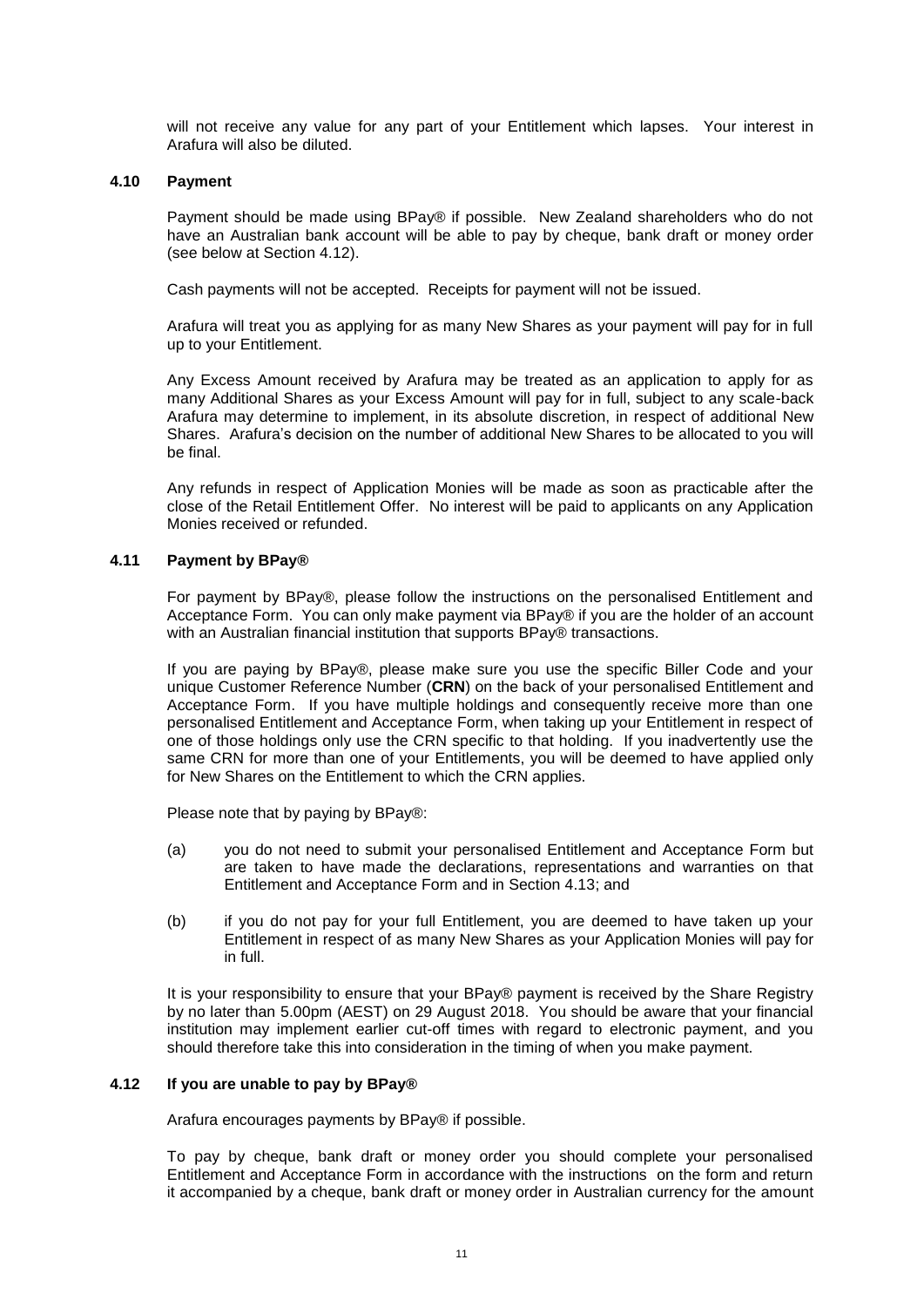of the Application Monies, payable to 'Arafura Retail Entitlement Offer' and crossed 'Not Negotiable'.

It is your responsibility to ensure that your payment by cheque is received by the Share Registry by no later than 5.00pm (AEST) on 29 August 2018. You must ensure cleared funds are held in your account as your cheque will be banked as soon as practicable after it is received. Please note that you should consider postal and cheque clearance timeframes in meeting this deadline.

Your cheque, bank draft or money order must be:

- (a) for an amount equal to \$0.08 multiplied by the number of New Shares that you are applying for; and
- (b) in Australian dollars drawn on an Australian branch of a financial institution. Payment cannot be made in New Zealand dollars. New Zealand resident shareholders must arrange for payment to be made in Australian dollars.

You should ensure that sufficient funds are held in relevant account(s) to cover the Application Monies as your cheque will be processed as soon as it is received. If the amount of your cheque for Application Monies (or the amount for which the cheque clears in time for allocation) is insufficient to pay in full for the number of New Shares you have applied for in your personalised Entitlement and Acceptance Form, you will be taken to have applied for such lower whole number of New Shares as your cleared Application Monies will pay for (and to have specified that number of New Shares on your personalised Entitlement and Acceptance Form). Alternatively, your application may not be accepted.

If you make payment via cheque, you should mail your completed personalised Entitlement and Acceptance Form together with the cheque to:

#### **Mailing Address**

Arafura Resources Limited C/-Link Market Services Limited GPO Box 3560 Sydney NSW 2001

#### **Hand Delivery**

Arafura Resources limited C/- Link Market Services Limited 1A Homebush Bay Drive Rhodes NSW 2138 *(Please do not use this address for mailing purposes)*

Personalised Entitlement and Acceptance Forms and Application Monies will not be accepted at Arafura's registered or corporate offices or other offices of the Share Registry.

#### <span id="page-12-0"></span>**4.13 Entitlement and Acceptance form is binding**

A payment made through BPay® or a completed and lodged Entitlement and Acceptance Form together with the payment of requisite Application Monies constitutes a binding offer to acquire New Shares on the terms and conditions set out in this Retail Offer Booklet and, once lodged or paid, cannot be withdrawn. If the Entitlement and Acceptance Form is not completed correctly it may still be treated as a valid application for New Shares. Arafura's decision whether to treat an acceptance as valid and how to construe, amend or complete the Entitlement and Acceptance Form is final.

By making a payment by BPay® or by completing and returning your personalised Entitlement and Acceptance Form with the requisite Application Monies, you will also be deemed to have acknowledged, represented and warranted on behalf of each person on whose account you are acting that: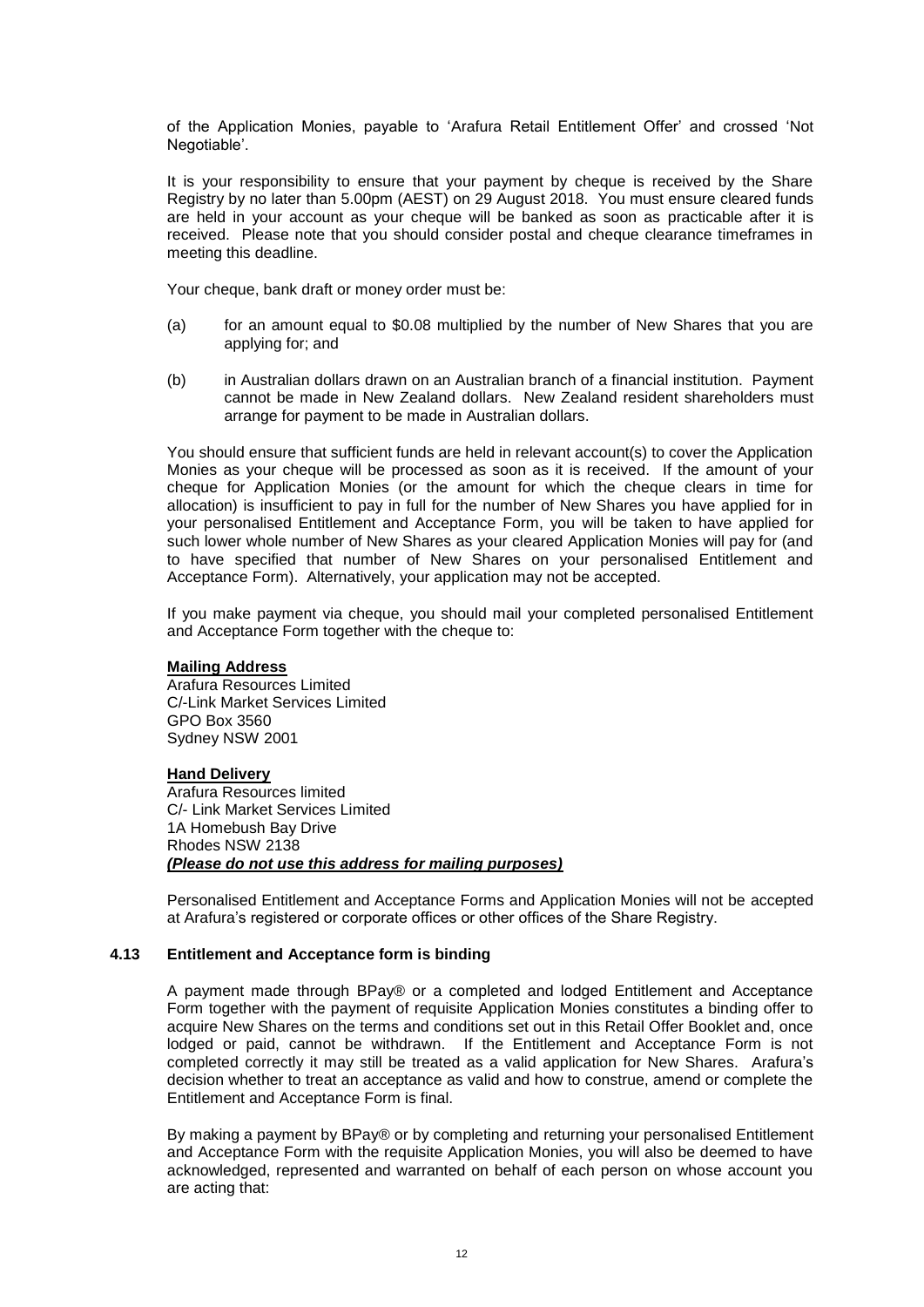- (a) you have read and understand this Retail Offer Booklet and your personalised Entitlement and Acceptance Form in their entirety;
- (b) you agree to be bound by the terms of the Retail Entitlement Offer, the provisions of this Retail Offer Booklet, and Arafura's constitution;
- (c) you authorise Arafura to register you as the holder(s) of New Shares allotted to you;
- (d) you declare that all details and statements in the personalised Entitlement and Acceptance Form are complete and accurate;
- (e) you declare you are over 18 years of age (if you are a natural person) and have full legal capacity and power to perform all of your rights and obligations under the personalised Entitlement and Acceptance Form;
- (f) once Arafura receives your personalised Entitlement and Acceptance Form or any payment of Application Monies via BPay®, you may not withdraw your application or funds provided except as allowed by law;
- (g) you agree to apply for and be issued up to the number of New Shares specified in the personalised Entitlement and Acceptance Form, or for which you have submitted payment of any Application Monies via BPay®, at the Offer Price per New Share;
- (h) you authorise Arafura, the Share Registry and their respective officers or agents to do anything on your behalf necessary for New Shares to be issued to you, including to act on instructions of the Share Registry upon using the contact details set out in your personalised Entitlement and Acceptance Form;
- (i) you acknowledge and agree that:
	- (i) determination of eligibility of investors for the purposes of the institutional or retail components of the Entitlement Offer was determined by reference to a number of matters, including legal and regulatory requirements, logistical and registry constraints and the discretion of Arafura; and
	- (ii) each of Arafura and its respective affiliates, disclaim any duty or liability (including for negligence) in respect of that determination and the exercise or otherwise of that discretion, to the maximum extent permitted by law;
- (j) you declare that you were the registered holder(s) at the Record Date of the Shares indicated on the personalised Entitlement and Acceptance Form as being held by you on the Record Date;
- (k) the information contained in this Retail Offer Booklet and your personalised Entitlement and Acceptance Form is not investment advice nor a recommendation that New Shares are suitable for you given your investment objectives, financial situation or particular needs;
- (l) this Retail Offer Booklet is not a prospectus, does not contain all of the information that you may require in order to assess an investment in Arafura and is given in the context of Arafura's past and ongoing continuous disclosure announcements to ASX;
- (m) you have read and understand the statement of risks in the Appendices section of the Investor Presentation included in Section [5](#page-17-0) of this Retail Offer Booklet, and that investments in Arafura are subject to risk;
- (n) none of Arafura, nor its respective related bodies corporate and affiliates and their respective directors, officers, partners, employees, representatives, agents, consultants or advisers, warrants or guarantees the future performance of Arafura, nor do they guarantee any return on any investment made pursuant to the Entitlement Offer;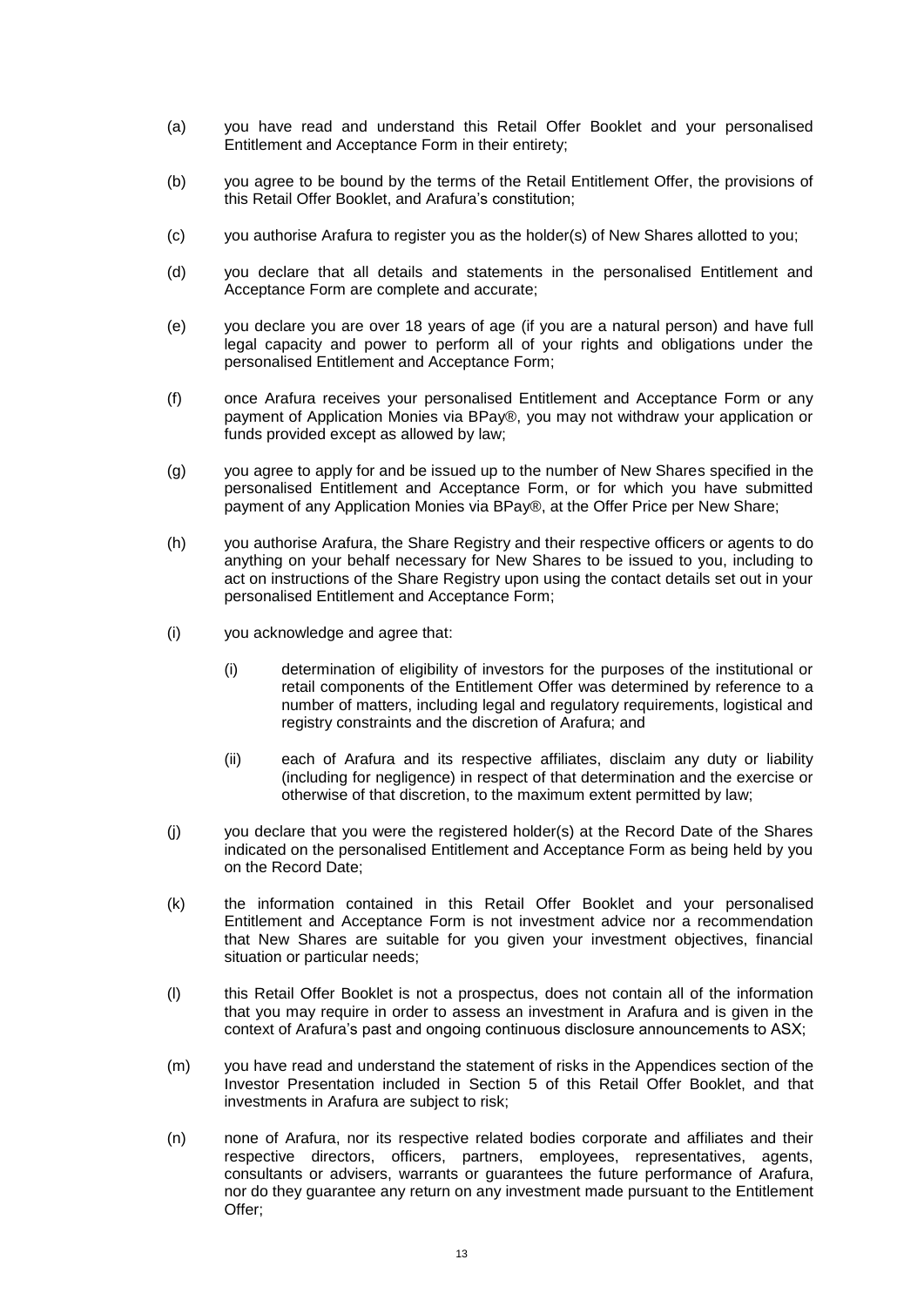- (o) you agree to provide (and direct your nominee or custodian to provide) any requested substantiation of your eligibility to participate in the Retail Entitlement Offer and of your holding of Shares on the Record Date;
- (p) you authorise Arafura to correct any errors in your personalised Entitlement and Acceptance Form or other form provided by you;
- (q) you represent and warrant (for the benefit of Arafura and its respective related bodies corporate and affiliates) that you did not receive an invitation to participate in the Institutional Entitlement Offer either directly or through a nominee, are not an Ineligible Retail Shareholder and are otherwise eligible to participate in the Retail Entitlement Offer;
- (r) you represent and warrant that the law of any place does not prohibit you from being given this Retail Offer Booklet and the personalised Entitlement and Acceptance Form, nor does it prohibit you from making an application for New Shares and that you are otherwise eligible to participate in the Retail Entitlement Offer;
- (s) you represent and warrant (for the benefit of Arafura and its respective related bodies corporate and affiliates) that you are an Eligible Retail Shareholder and are not in the United States and are not a person (including nominees or custodians) acting for the account or benefit of a person in the United States and are not otherwise a person to whom it would be illegal to make an offer or issue New Shares under the Retail Entitlement Offer;
- (t) the New Shares have not been, and will not be, registered under the U.S. Securities Act or the securities laws of any state or other jurisdiction in the United States or under the laws of any other jurisdiction outside Australia;
- (u) you are subscribing for or purchasing the New Shares in an 'offshore transaction' (as defined in Rule 902(h) under the U.S. Securities Act) in reliance on Regulation S under the U.S. Securities Act;
- (v) you, and any person on whose account you are acting, have not and will not send any materials relating to the Retail Entitlement Offer to any person in the United States or to any person (including nominees or custodians) acting for the account or benefit of a person in the United States;
- (w) if you decide to sell or otherwise transfer any New Shares, you will only do so in regular way transactions on the ASX where neither you nor any person acting on your behalf knows, or has reason to know, that the sale has been pre-arranged with, or that the purchaser is, a person in the United States or is acting on behalf of a person in the United States; and
- (x) if you are acting as a nominee or custodian, each beneficial holder on whose behalf you are submitting the Entitlement and Acceptance Form is resident in Australia or New Zealand and is not in the United States and is not acting for the account or benefit of a person in the United States and you have not sent this Retail Offer Booklet, the Entitlement and Acceptance Form or any information relating to the Retail Entitlement Offer to any such person in the United States.

## **4.14 Brokerage and stamp duty**

No brokerage fee is payable by Eligible Retail Shareholders who accept their Entitlement. No stamp duty is payable for subscribing for New Shares under the Retail Entitlement Offer or for additional New Shares under the Top Up Facility.

#### **4.15 Director participation**

Mr Lockyer, Mr Tonkin and Mr Grose of Arafura intend to take up all of their Entitlement in full.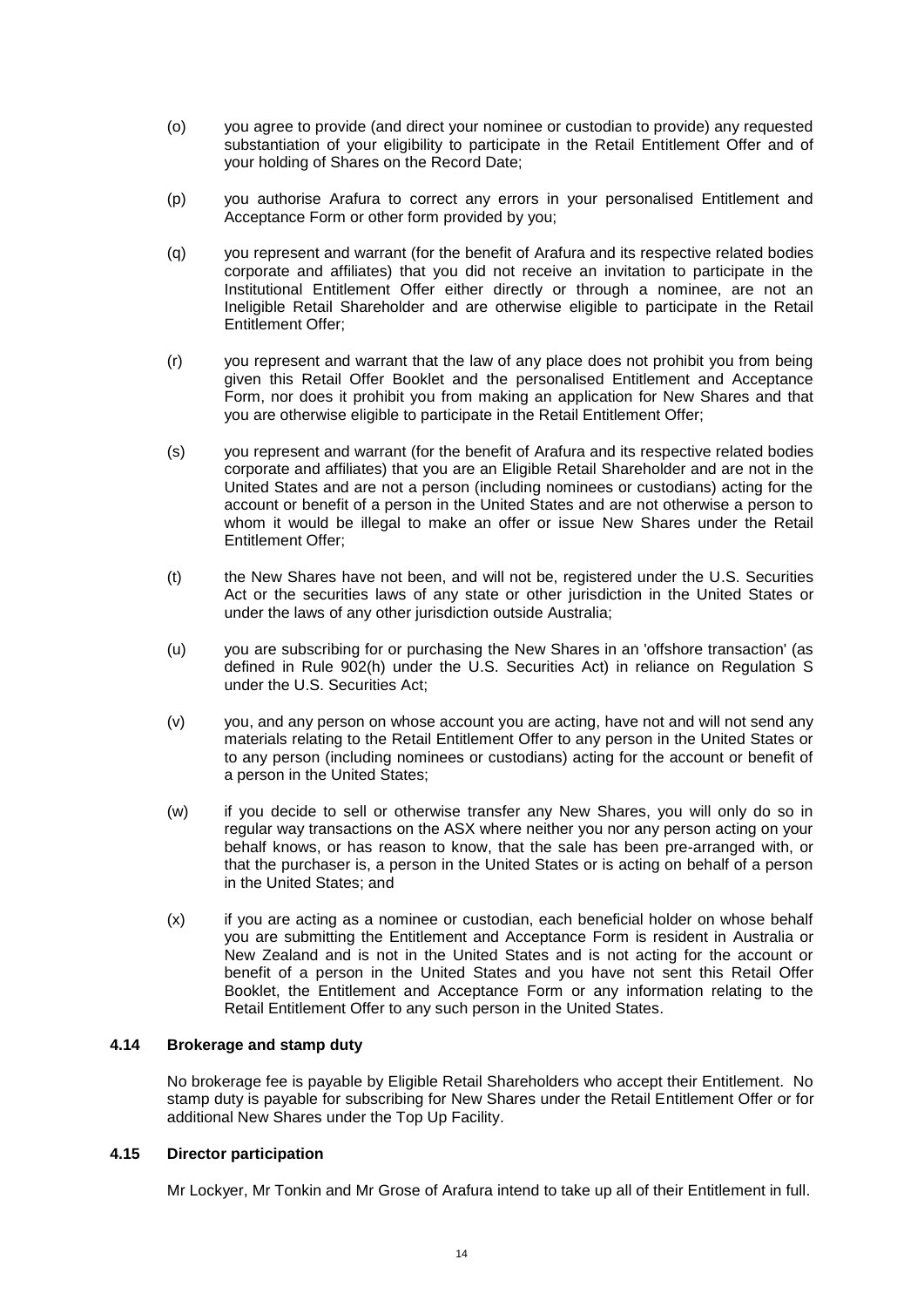## **4.16 ECE participation**

The Company's largest shareholder (not including JP Morgan Nominees Australia Limited which acts as a nominee or custodian for various shareholders), ECE Nolans Investment Company Pty Ltd, has confirmed that it will not participate in the Entitlement Offer.

#### **4.17 Notice to Nominees and Custodians**

The Retail Entitlement Offer is being made to all Eligible Retail Shareholders. Nominees with registered addresses in the eligible jurisdictions, irrespective of whether they participate under the Institutional Entitlement Offer, may also be able to participate in the Retail Entitlement Offer in respect of some or all of the beneficiaries on whose behalf they hold existing Shares, provided that the applicable beneficiary would satisfy the criteria for an Eligible Retail Shareholder.

Nominees and custodians should note that the Retail Entitlement Offer is not available to:

- (a) beneficiaries on whose behalf they hold existing Shares who would not satisfy the criteria for an Eligible Retail Shareholder;
- (b) Eligible Institutional Shareholders who received an offer to participate in the Institutional Entitlement Offer (whether they accepted their Entitlement or not);
- (c) Ineligible Institutional Shareholders who were ineligible to participate in the Institutional Entitlement Offer; or
- (d) shareholders who are not eligible under all applicable securities laws to receive an offer under the Retail Entitlement Offer.

In particular, persons acting as nominees for other persons may not take up Entitlements on behalf of, or send any documents relating to the Retail Entitlement Offer to, any person in the United States.

Arafura is not required to determine whether or not any registered holder is acting as a nominee or the identity or residence of any beneficial owners of Shares. Where any holder is acting as a nominee for a foreign person, that holder, in dealing with its beneficiary, will need to assess whether indirect participation by the beneficiary in the Retail Entitlement Offer is compatible with applicable foreign laws. Arafura is not able to advise on foreign laws.

#### **4.18 Withdrawal of the Entitlement Offer**

Subject to applicable law, Arafura reserves the right to withdraw the Entitlement Offer at any time before the issue of New Shares, in which case Arafura will refund any Application Monies already received in accordance with the Corporations Act and will do so without interest being payable to Applicants.

To the fullest extent permitted by law, you agree that any Application Monies paid by you to Arafura will not entitle you to receive any interest and that any interest earned in respect of Application Monies will belong to Arafura.

#### **4.19 Appointment of managers to the Entitlement Offer**

Origin Securities Pty Ltd and Amvest Capital Inc (acting through Mann Mann Jensen Partners LP) have been appointed as managers of the Institutional Entitlement Offer and book runners for the Institutional Entitlement Offer. Origin Securities Pty Ltd and Amvest Capital Inc will each be paid a fee of 5% of the amount their respective clients invest under the Institutional Entitlement Offer and the institutional shortfall bookbuild under the Institutional Entitlement Offer.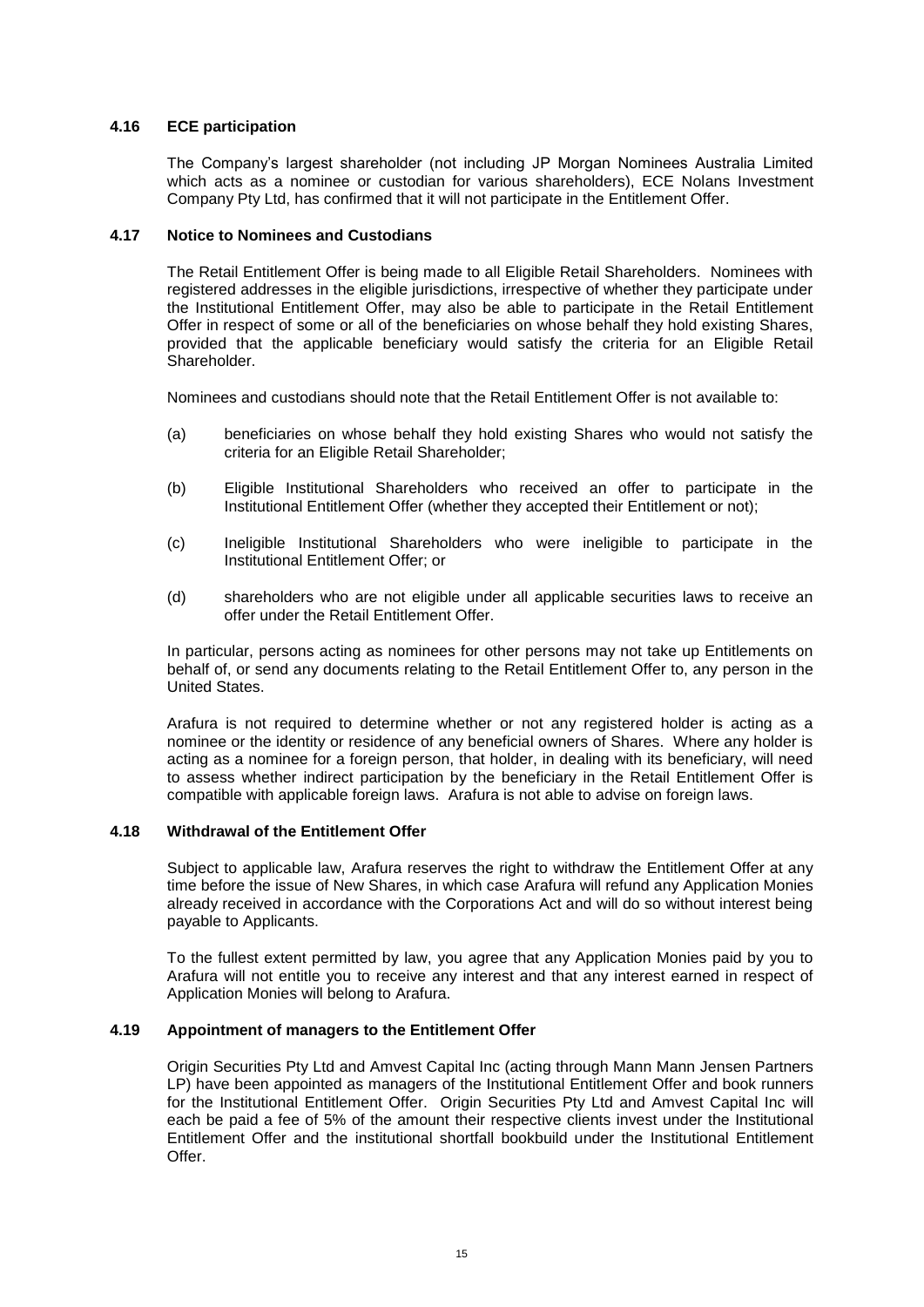#### **4.20 Taxation implications**

The directors do not consider it appropriate to give advice regarding the taxation consequences of subscribing for New Shares under this Entitlement Offer. The Company, its officers and its advisers do not accept any responsibility or liability for any such taxation consequences to Shareholders. Eligible Retail Shareholders should consult their professional tax adviser in connection with subscribing for New Shares under this Entitlement Offer.

#### **4.21 Risks**

Eligible Retail Shareholders should be aware that an investment in Arafura involves risks. The key risks identified by Arafura are set out in the Appendices section of the Investor Presentation in Section [5.](#page-17-0)

#### **4.22 Further enquiries**

If you have not received or you have lost your personalised Entitlement and Acceptance Form, or have any questions regarding the Entitlement Offer, please contact the Arafura Shareholder Information Line on 1300 494 861 (within Australia) or +61 1300 494 861 (outside Australia) from 8.30am to 5.30pm (AEST) Monday to Friday (excluding public holidays) during the Retail Entitlement Offer Period. If you have any further questions, you should contact your stockbroker, solicitor, accountant or other professional adviser.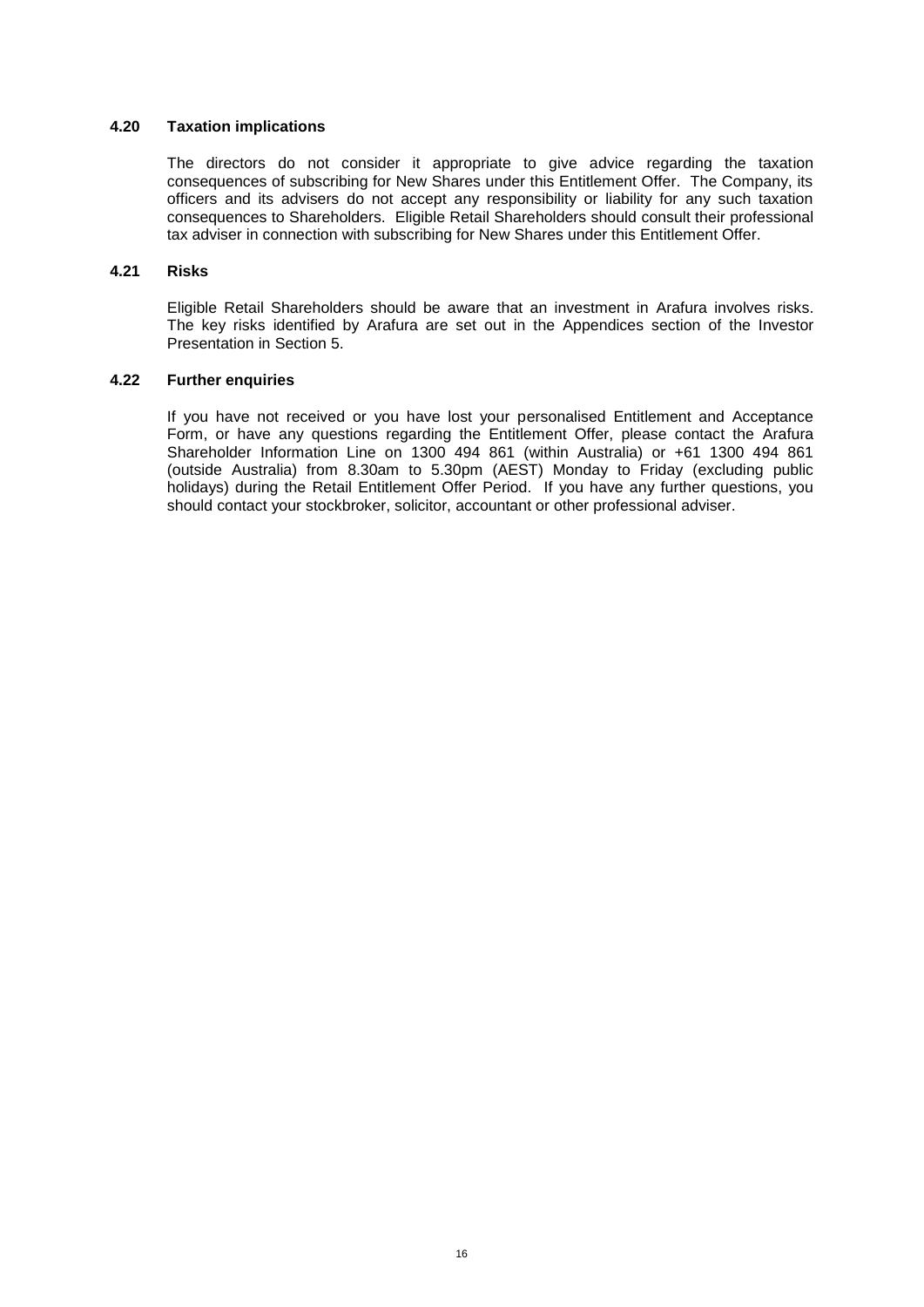## <span id="page-17-0"></span>**ASX Announcement and Investor Presentation**

See following pages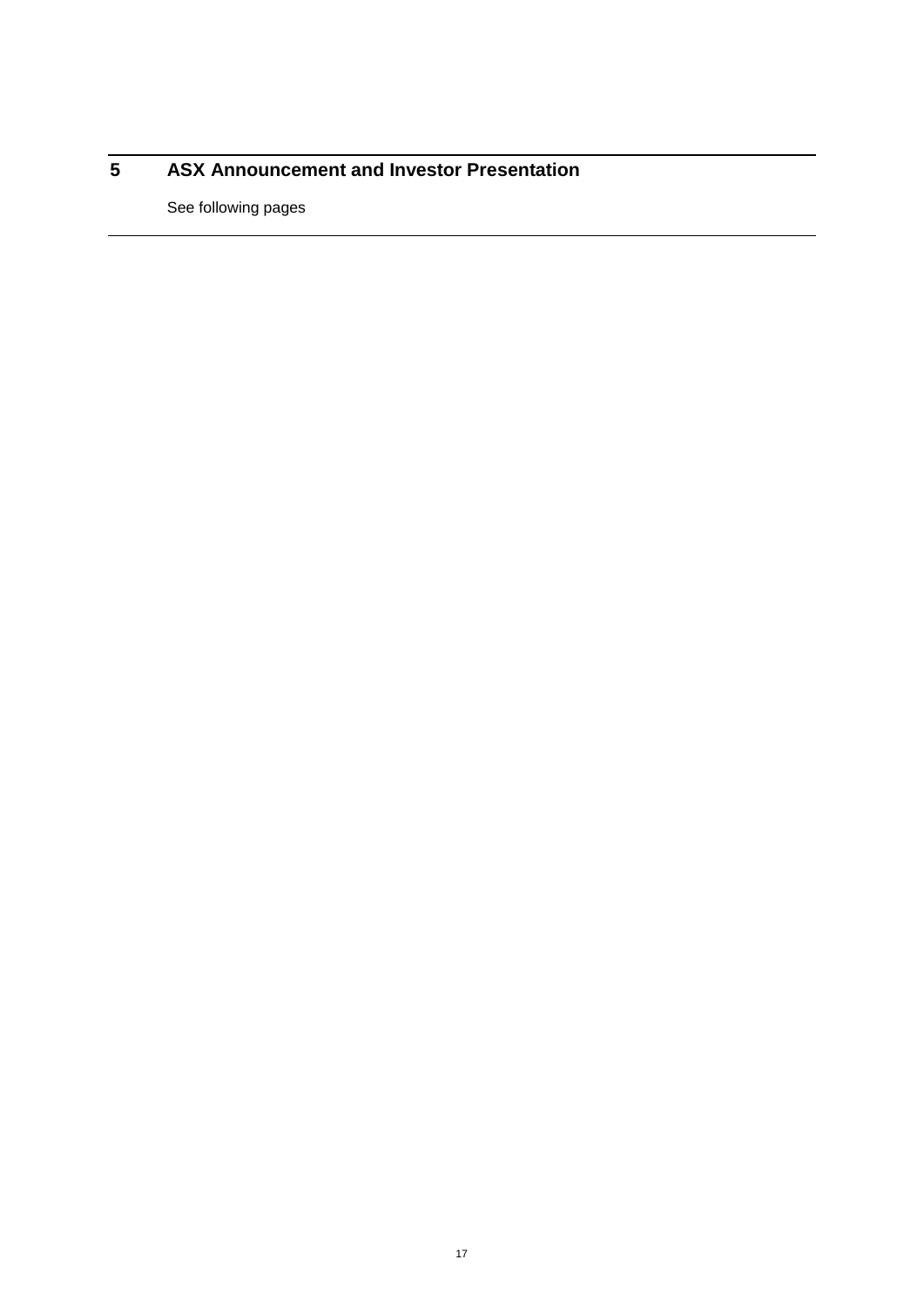## **6 Additional information**

#### <span id="page-18-0"></span>**6.1 Eligibility of Retail Shareholders**

The Retail Entitlement Offer is being offered to all Eligible Retail Shareholders only.

**Eligible Retail Shareholders** are Shareholders who:

- (a) are registered as holders of Existing Shares as at 7:00pm (AEST) on the Record Date;
- (b) have a registered address on Arafura's share register in Australia or New Zealand;
- (c) are not in the United States and are not a person (including nominees or custodians) acting for the account or benefit of a person in the United States;
- (d) were not invited to participate in the Institutional Entitlement Offer and were not treated as an Ineligible Institutional Shareholder under the Institutional Entitlement Offer; and
- (e) are eligible under all applicable securities laws to receive an offer under the Retail Entitlement Offer.

Retail shareholders who do not satisfy the above criteria are Ineligible Retail Shareholders.

By returning a completed personalised Entitlement and Acceptance Form or making a payment by either BPay® or cheque, bank draft or money order, you will be taken to have represented and warranted that you satisfy each of the criteria listed above to be an Eligible Retail Shareholder. Nominees, trustees or custodians are therefore advised to seek independent professional advice as to how to proceed.

Arafura has determined that it is unreasonable to extend the Retail Entitlement Offer to Ineligible Retail Shareholders because of the small number of such Shareholders, the number and value of Shares that they hold and the cost of complying with the applicable regulations in jurisdictions outside Australia and New Zealand.

#### **6.2 Ranking of New Shares**

The New Shares issued under the Retail Entitlement Offer will be fully paid and rank equally with Existing Shares.

#### **6.3 Allotment**

Arafura has applied for quotation of the New Shares on ASX in accordance with ASX Listing Rule requirements. If ASX does not grant quotation of the New Shares, Arafura will repay all Application Monies (without interest).

Trading of New Shares will, subject to ASX approval, occur shortly after allotment. It is expected that allotment of the New Shares under the Retail Entitlement Offer will take place on 5 September 2018. Application Monies will be held by Arafura on trust for Applicants until the New Shares are allotted. No interest will be paid on Application Monies.

Subject to approval being granted, it is expected that the New Shares allotted under the Retail Entitlement Offer will commence trading on a normal basis on 6 September 2018.

It is the responsibility of Applicants to determine the number of New Shares allotted and issued to them prior to trading in the New Shares. The sale by an Applicant of New Shares prior to receiving their holding statement is at the Applicant's own risk.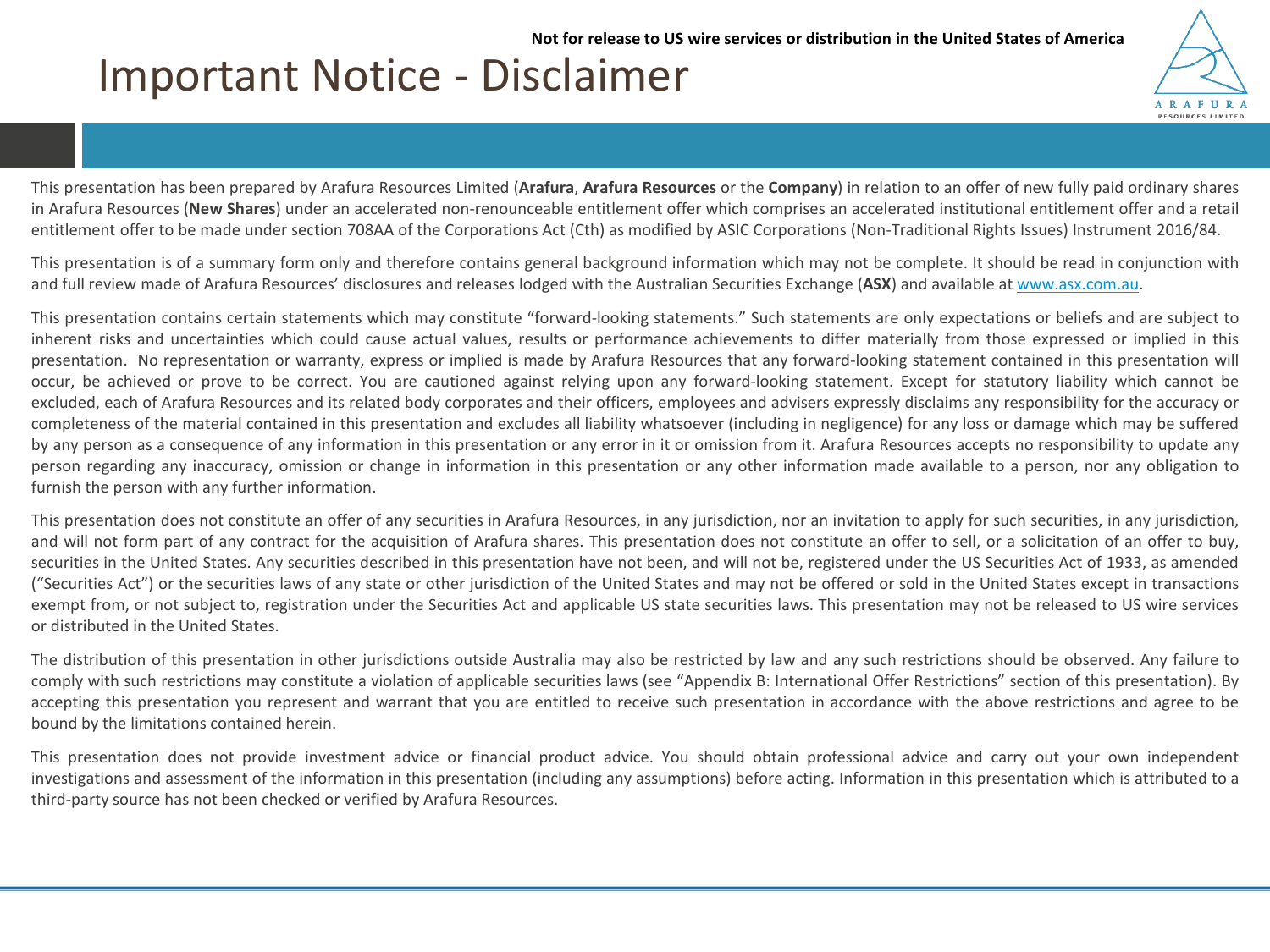#### **6.4 Reconciliation**

The Entitlement Offer is a complex process and in some instances investors may believe they own more Shares than they actually do or are otherwise entitled to more New Shares than initially offered to them. These matters may result in a need for reconciliation. If reconciliation is required, it is possible that Arafura may need to issue a small quantity of additional New Shares to ensure all Eligible Shareholders receive their full Entitlement. The price at which these additional New Shares would be issued, if required, is the Offer Price.

Arafura also reserves the right to reduce the number of New Shares allocated to Eligible Shareholders or persons claiming to be Eligible Shareholders, if their Entitlement claims prove to be overstated, if they or their nominees fail to provide information requested to substantiate their Entitlement claims, or if they are not Eligible Shareholders.

#### **6.5 Continuous Disclosure**

Arafura is a "disclosing entity" under the Corporations Act and is subject to regular reporting and disclosure obligations under the Corporations Act and ASX Listing Rules, including the preparation of annual reports and half yearly reports.

Arafura is required to notify ASX of information about specific events and matters as they arise for the purposes of ASX making that information available to the stock markets conducted by ASX. In particular, Arafura has an obligation under the ASX Listing Rules (subject to certain exceptions) to notify ASX immediately of any information of which it is or becomes aware which a reasonable person would expect to have a material effect on the price or value of Arafura shares. That information is available to the public from ASX.

#### **6.6 No cooling off rights**

Cooling off rights do not apply to an investment in New Shares. You cannot withdraw your application once it has been accepted.

#### **6.7 Not investment advice**

This Retail Offer Booklet is not a prospectus under the Corporations Act and has not been lodged with ASIC. It is also not financial product advice and has been prepared without taking into account your investment objectives, financial circumstances or particular needs. Arafura is not licensed to provide financial product advice in respect of the New Shares. The information contained in this Retail Offer Booklet does not purport to contain all the information that you may require to evaluate a possible application for New Shares, nor does it purport to contain all the information which would be required in a prospectus prepared in accordance with the requirements of the Corporations Act. It should be read in conjunction with Arafura's other periodic statements and continuous disclosure announcements lodged with ASX.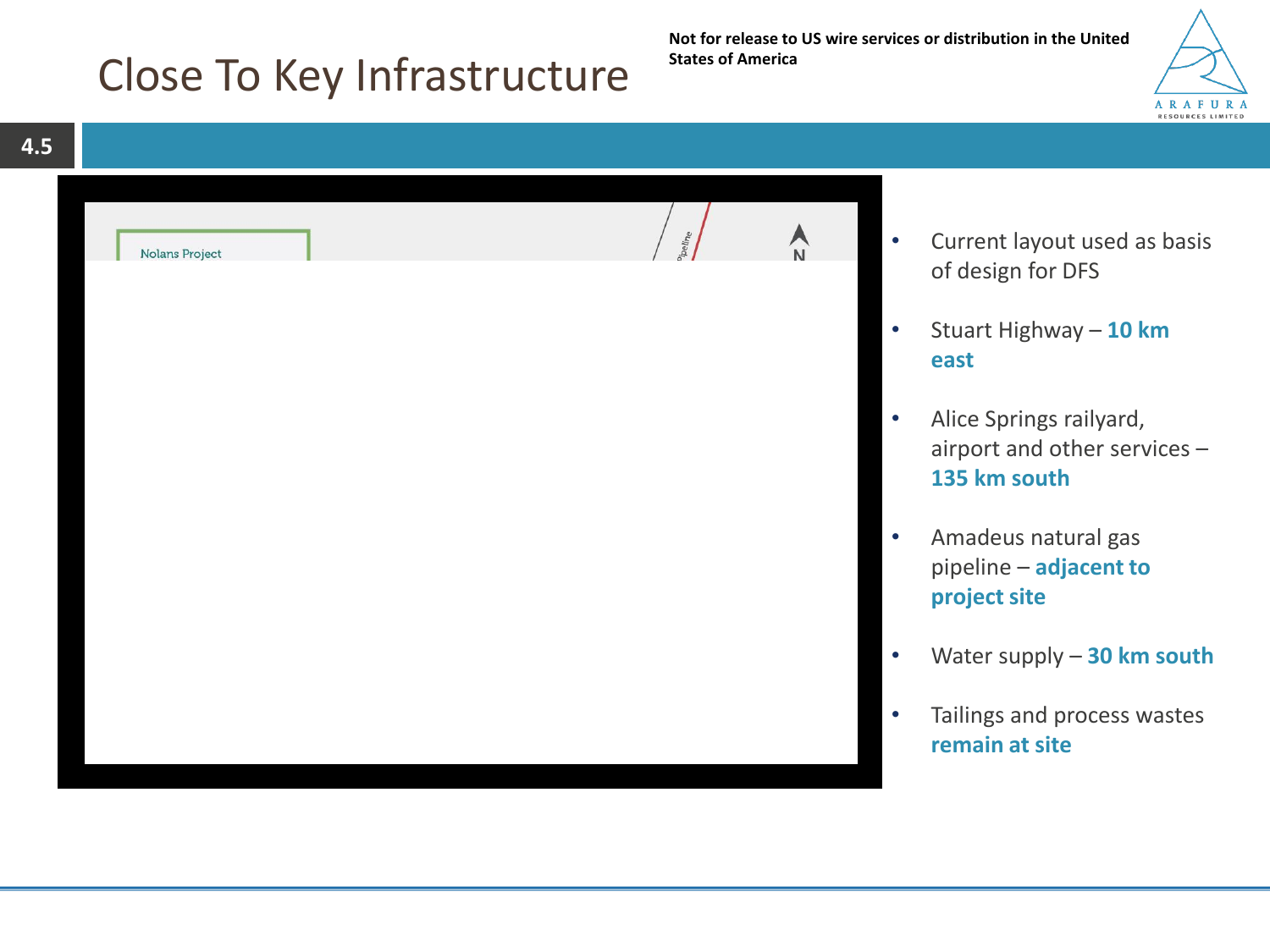# <span id="page-20-0"></span>**7 Glossary**

In this Retail Offer Booklet, the following terms have the following meanings:

| <b>Term</b>                           | <b>Definition</b>                                                                                                                                                                                                                                                                                                                                                                                                                                                                                                                                                                                                                   |
|---------------------------------------|-------------------------------------------------------------------------------------------------------------------------------------------------------------------------------------------------------------------------------------------------------------------------------------------------------------------------------------------------------------------------------------------------------------------------------------------------------------------------------------------------------------------------------------------------------------------------------------------------------------------------------------|
| \$ or A\$ or AUD or dollars           | Australian dollars (unless otherwise specified)                                                                                                                                                                                                                                                                                                                                                                                                                                                                                                                                                                                     |
| Applicant                             | an Eligible Retail Shareholder who has submitted a valid<br>Application                                                                                                                                                                                                                                                                                                                                                                                                                                                                                                                                                             |
| Application                           | an application to subscribe for New Shares under the Retail<br><b>Entitlement Offer</b>                                                                                                                                                                                                                                                                                                                                                                                                                                                                                                                                             |
| <b>Application Monies</b>             | monies received from applicants in respect of their Applications                                                                                                                                                                                                                                                                                                                                                                                                                                                                                                                                                                    |
| Arafura                               | Arafura Resources Limited (ACN 080 933 455)                                                                                                                                                                                                                                                                                                                                                                                                                                                                                                                                                                                         |
| <b>ASIC</b>                           | Australian Securities and Investments Commission                                                                                                                                                                                                                                                                                                                                                                                                                                                                                                                                                                                    |
| <b>ASX</b>                            | ASX Limited (ABN 98 008 624 691) or the financial products<br>market operated by that entity known as the Australian<br>Securities Exchange                                                                                                                                                                                                                                                                                                                                                                                                                                                                                         |
| <b>ASX Announcement</b>               | the announcement released to ASX on 10 August 2018 in<br>connection with the Entitlement Offer, a copy of which is set out<br>in Section 5                                                                                                                                                                                                                                                                                                                                                                                                                                                                                          |
| <b>ASX Listing Rules</b>              | the official listing rules of ASX, as amended or replaced from<br>time to time                                                                                                                                                                                                                                                                                                                                                                                                                                                                                                                                                      |
| <b>Corporations Act</b>               | Corporations Act 2001 (Cth)                                                                                                                                                                                                                                                                                                                                                                                                                                                                                                                                                                                                         |
| Eligible Institutional<br>Shareholder | a person who:<br>was identified as an Institutional Shareholder by<br>Arafura;<br>has a registered address in Australia, New Zealand or<br>certain other jurisdictions (except the United States)<br>disclosed in the "International Offer Restrictions" slides<br>of the Investor Presentation;<br>is not in the United States and is not acting for the<br>account or benefit of a person in the United States;<br>is eligible under all applicable securities laws to receive<br>an offer under the Institutional Entitlement Offer; and<br>who has successfully received an offer under the<br>Institutional Entitlement Offer. |
| Eligible Retail Shareholder           | is defined in Section 6.1                                                                                                                                                                                                                                                                                                                                                                                                                                                                                                                                                                                                           |
| Eligible Shareholder                  | a person who is an Eligible Institutional Shareholder or an<br>Eligible Retail Shareholder                                                                                                                                                                                                                                                                                                                                                                                                                                                                                                                                          |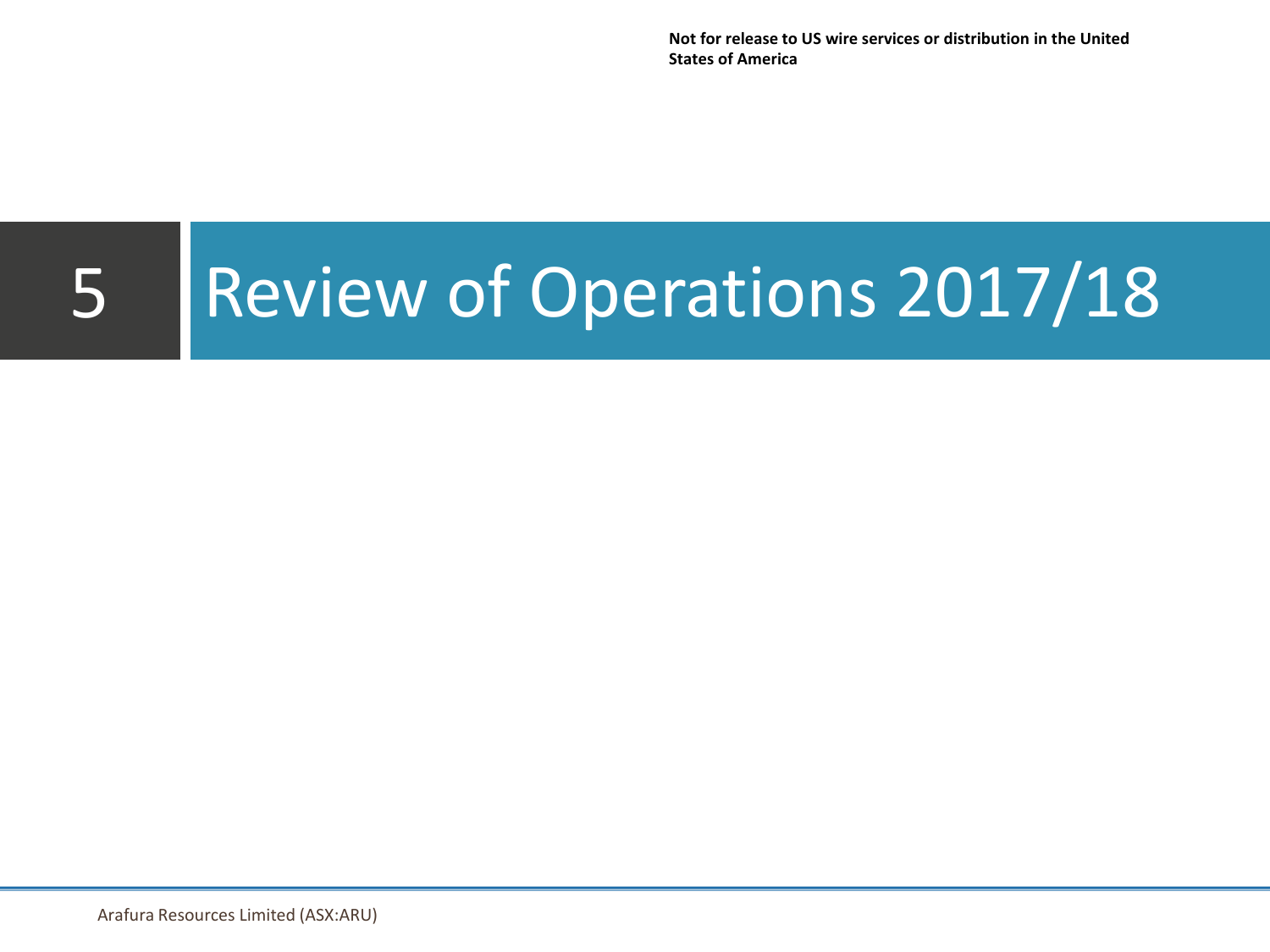| Term                                      | <b>Definition</b>                                                                                                                                                                                                                                                                                                                                                                    |
|-------------------------------------------|--------------------------------------------------------------------------------------------------------------------------------------------------------------------------------------------------------------------------------------------------------------------------------------------------------------------------------------------------------------------------------------|
| Entitlement                               | the entitlement to subscribe for 1 New Share for every 4<br>Existing Shares held on the Record Date by Eligible<br>Shareholders                                                                                                                                                                                                                                                      |
| <b>Entitlement and</b><br>Acceptance Form | the Entitlement and Acceptance Form accompanying this Retail<br>Offer Booklet upon which an Application can be made                                                                                                                                                                                                                                                                  |
| <b>Entitlement Offer</b>                  | the Institutional Entitlement Offer and the Retail Entitlement<br>Offer                                                                                                                                                                                                                                                                                                              |
| <b>Excess Amount</b>                      | is defined in Section 4.6                                                                                                                                                                                                                                                                                                                                                            |
| <b>Existing Share</b>                     | a Share on issue before the Record Date                                                                                                                                                                                                                                                                                                                                              |
| <b>GST</b>                                | Australian Goods and Services Tax (currently 10%)                                                                                                                                                                                                                                                                                                                                    |
| Ineligible Institutional<br>Shareholder   | an Institutional Shareholder who is not an Eligible Institutional<br>Shareholder                                                                                                                                                                                                                                                                                                     |
| Ineligible Retail<br>Shareholder          | a Shareholder who is neither an Institutional Shareholder nor an<br>Eligible Retail Shareholder                                                                                                                                                                                                                                                                                      |
| <b>Institutional Entitlement</b><br>Offer | the accelerated non-renounceable pro-rata entitlement offer to<br>Eligible Institutional Shareholders                                                                                                                                                                                                                                                                                |
| Institutional Investor                    | a person:                                                                                                                                                                                                                                                                                                                                                                            |
|                                           | in Australia, to whom an offer of securities in a company<br>$\bullet$<br>may be made in Australia without a disclosure document (as<br>defined in the Corporations Act) on the basis that such a<br>person is an 'exempt investor' as defined section 9A(5) of<br>the Corporations Act (as inserted by ASIC Corporations<br>(Non-Traditional Rights Issues) Instrument 2016/84); or |
|                                           | in selected jurisdictions outside Australia to whom an offer<br>of New Shares may be made without registration,<br>lodgement of a formal disclosure document or other formal<br>filing in accordance with the laws of that foreign jurisdiction<br>(except to the extent to which Arafura, at its absolute<br>discretion, is willing to comply with such requirements).              |
| <b>Institutional Shareholder</b>          | a Shareholder on the Record Date who is an Institutional<br>Investor                                                                                                                                                                                                                                                                                                                 |
| <b>Investor Presentation</b>              | the presentation released to ASX on 10 August 2018 in<br>connection with the Entitlement Offer, a copy of which is set out<br>in Section 5                                                                                                                                                                                                                                           |
| <b>New Shares</b>                         | a Share issued in connection with the Entitlement Offer                                                                                                                                                                                                                                                                                                                              |
| <b>Offer Price</b>                        | \$0.08 per New Share                                                                                                                                                                                                                                                                                                                                                                 |
| <b>Record Date</b>                        | the time and date for determining which Shareholders are<br>entitled to an Entitlement under the Entitlement Offer, being<br>7.00pm (AEST) on 15 August 2018                                                                                                                                                                                                                         |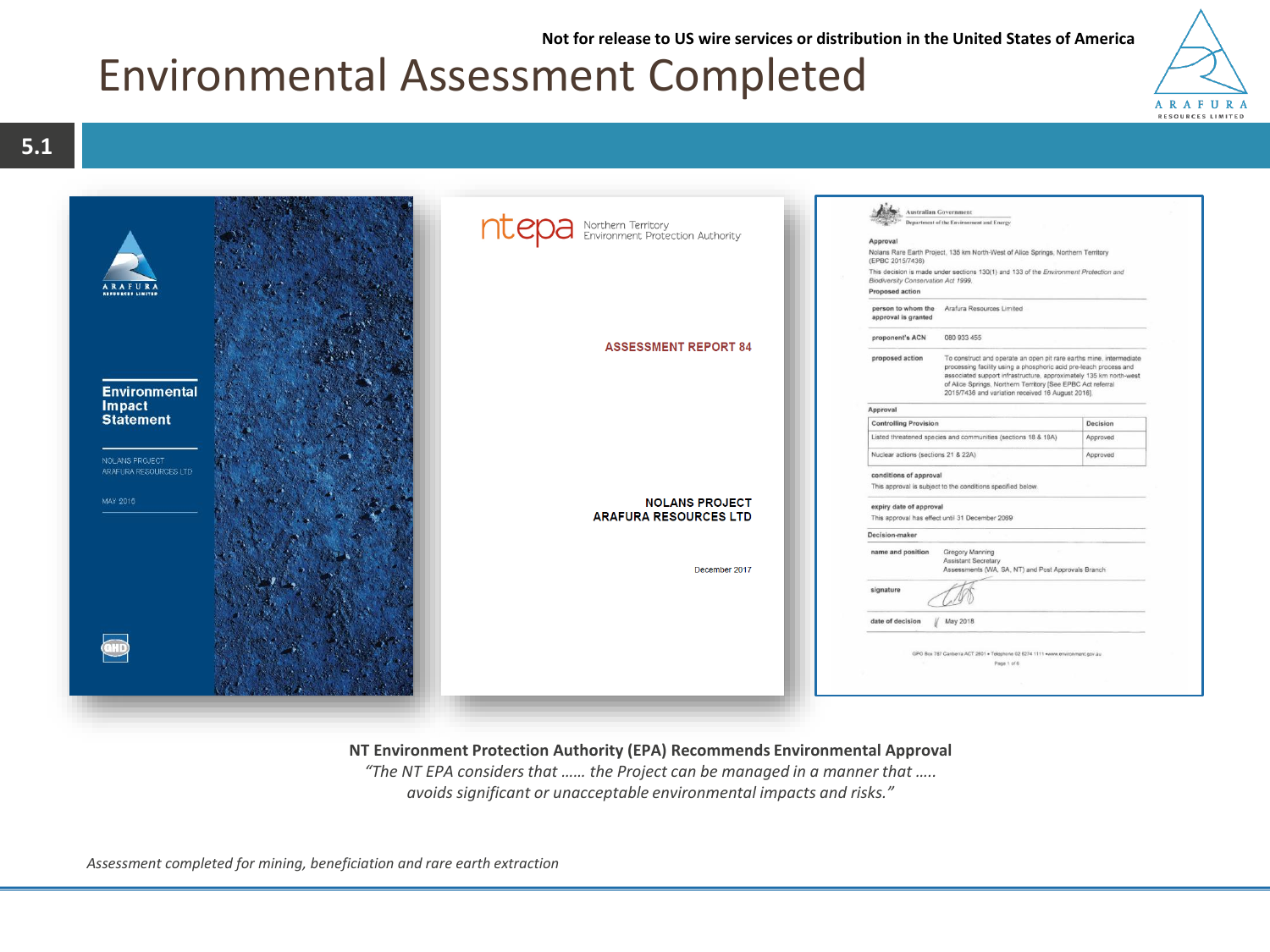| Term                                      | <b>Definition</b>                                                                                                                                                                                                                                                              |
|-------------------------------------------|--------------------------------------------------------------------------------------------------------------------------------------------------------------------------------------------------------------------------------------------------------------------------------|
| <b>Retail Closing Date</b>                | 5.00pm (AEST) on 29 August 2018. This is the final date that<br>Eligible Retail Shareholders can take up some or all of their<br>Entitlement                                                                                                                                   |
| <b>Retail Entitlement Offer</b>           | the non-renounceable pro-rata offer to Eligible Retail<br>Shareholders to subscribe for 1 New Share for every 4 Existing<br>Shares of which the Shareholder is the registered holder on the<br>Record Date, at the Offer Price pursuant to this Retail Offer<br><b>Booklet</b> |
| <b>Retail Entitlement Offer</b><br>Period | the period commencing on the opening date of the Retail<br>Entitlement Offer, as specified in the 'Key Dates for the<br>Entitlement Offer' in Section 1, and ending on the Retail Closing<br>Date                                                                              |
| <b>Retail Offer Booklet</b>               | this booklet dated 15 August 2018, including the ASX<br>Announcement and Investor Presentation set out in Section 5                                                                                                                                                            |
| Section                                   | a section of this Retail Offer Booklet                                                                                                                                                                                                                                         |
| Share                                     | a fully paid ordinary Arafura share                                                                                                                                                                                                                                            |
| <b>Share Registry</b>                     | Link Market Services Limited (ACN 083 214 537) or any other<br>person appointed as registry by Arafura from time to time                                                                                                                                                       |
| Shareholder                               | the registered holder of an Existing Share                                                                                                                                                                                                                                     |
| Top Up Facility                           | the facility described in Section 4.6 under which Eligible Retail<br>Shareholders may apply for additional New Shares in excess of<br>their Entitlement                                                                                                                        |
| <b>U.S. or United States</b>              | United States of America, its territories and possessions, any<br>state of the United States and the District of Columbia                                                                                                                                                      |
| U.S. Securities Act                       | U.S. Securities Act of 1933, as amended                                                                                                                                                                                                                                        |